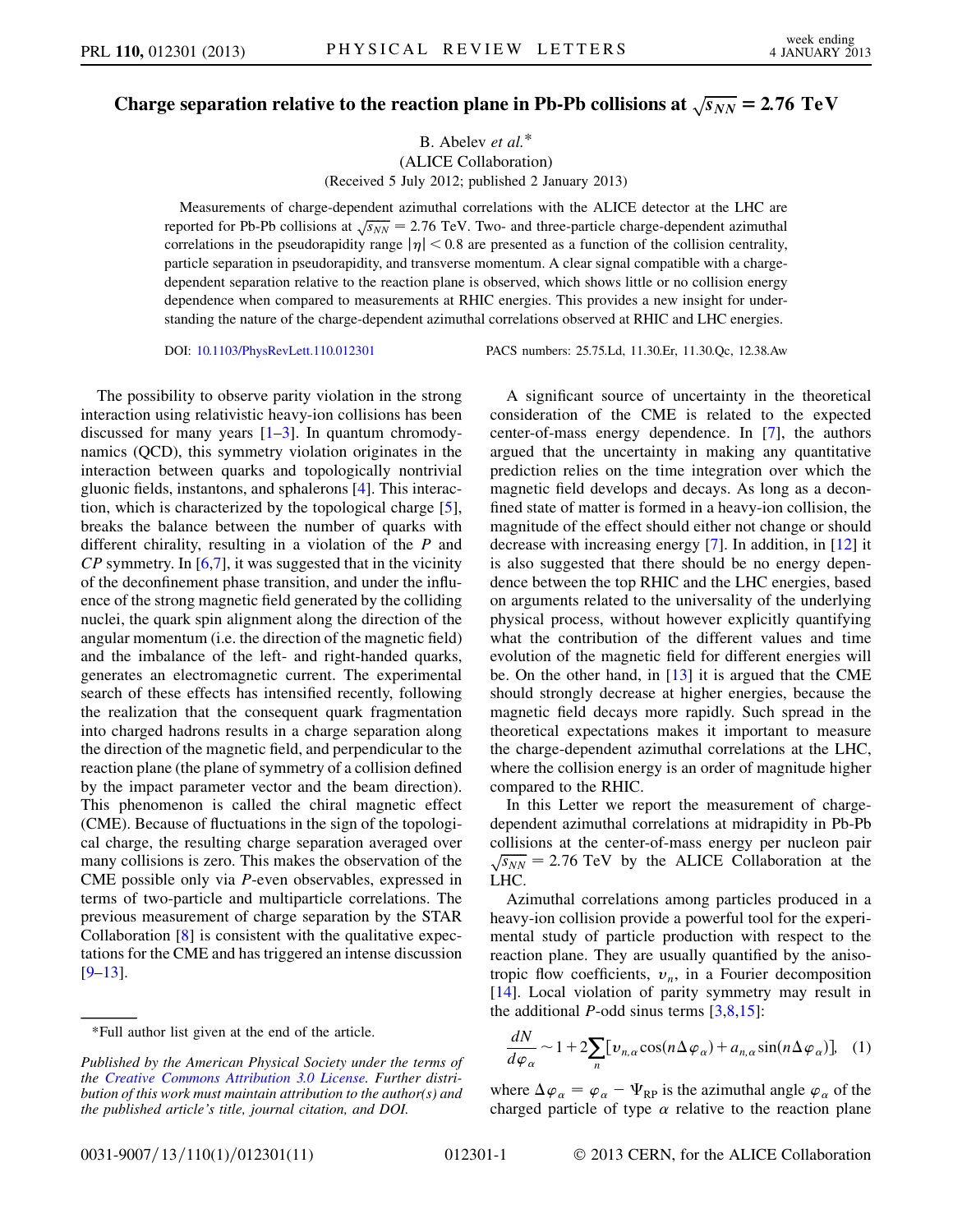angle,  $\Psi_{\text{RP}}$ . The leading order coefficient  $a_{1,\alpha}$  reflects the magnitude while the higher orders ( $a_{n,\alpha}$  for  $n > 1$ ) describe the specific shape in azimuth of the effects from local parity violation. We thus employ a multiparticle correlator [\[15\]](#page-5-4) that probes the magnitude of the  $a_1$  coefficient, and at the same time suppresses the background correlations unrelated to the reaction plane:

<span id="page-1-0"></span>
$$
\langle \cos(\varphi_{\alpha} + \varphi_{\beta} - 2\Psi_{\rm RP}) \rangle = \langle \cos\Delta \varphi_{\alpha} \cos\Delta \varphi_{\beta} \rangle - \langle \sin\Delta \varphi_{\alpha} \sin\Delta \varphi_{\beta} \rangle.
$$
 (2)

The indices  $\alpha$  and  $\beta$  refer to the charge of the particles. The brackets denote an average over the particle pairs within the event as well as an average over the analyzed events. In practice, the reaction plane angle is not known and is estimated by constructing the event plane using azimuthal par-ticle distributions. In Eq. ([2\)](#page-1-0), the terms  $\langle \cos\Delta\varphi_{\alpha} \cos\Delta\varphi_{\beta} \rangle$ and  $\langle \sin \Delta \varphi_a \sin \Delta \varphi_\beta \rangle$  quantify the correlations in- and out-<br>of plane, respectively. The latter is sensitive to the charge of plane, respectively. The latter is sensitive to the charge correlations resulting from the CME:  $\langle \sin \Delta \varphi_a \sin \Delta \varphi_\beta \rangle$  $\langle a_{1,\alpha}a_{1,\beta}\rangle$ . The construction of the correlator in Eq. [\(2\)](#page-1-0) as<br>the difference between these two contributions suppresses the difference between these two contributions suppresses correlations not related to the reaction plane orientation (nonflow). The contribution from the CME to the correlations of pairs of particles with same and opposite charge is expected to be similar in magnitude and opposite in sign. This expectation could be further modified by the medium created in a heavy-ion collision, that may result in the dilution of the correlations between particles with opposite sign [[6](#page-4-4),[7\]](#page-4-5). In order to evaluate each of the two terms in Eq. [\(2\)](#page-1-0), we also measure the two-particle correlator:

<span id="page-1-1"></span>
$$
\langle \cos(\varphi_{\alpha} - \varphi_{\beta}) \rangle = \langle \cos\Delta \varphi_{\alpha} \cos\Delta \varphi_{\beta} \rangle + \langle \sin\Delta \varphi_{\alpha} \sin\Delta \varphi_{\beta} \rangle, \tag{3}
$$

which in contrast to the correlator in Eq.  $(2)$  is independent of the reaction plane angle and susceptible to the large P-even background contributions. The combination of these correlators provides access to both components,  $\langle \cos\Delta\varphi_{\alpha} \cos\Delta\varphi_{\beta} \rangle$  and  $\langle \sin\Delta\varphi_{\alpha} \cos\Delta\varphi_{\beta} \rangle$ , which is important for detailed comparisons with model calculations.

It should be pointed out that both correlators of Eq. [\(2\)](#page-1-0) and Eq. [\(3\)](#page-1-1) could be affected by background sources. In [\[10\]](#page-5-5), it is argued that the effect of momentum conservation influences in a similar way the pairs of particles with opposite and same charge, and could result in a potentially significant correction to both  $\langle \cos(\varphi_{\alpha} + \varphi_{\beta} - 2\Psi_{\rm RP}) \rangle$  and  $\langle \cos(\varphi_{\alpha} - \varphi_{\rm SP}) \rangle$ . Also in [10] it was suggested that local  $\langle \cos(\varphi_{\alpha} - \varphi_{\beta}) \rangle$ . Also in [[10\]](#page-5-5), it was suggested that local charge conservation effects may be responsible for a sigcharge conservation effects may be responsible for a significant part of the observed charge dependence of the correlator  $\langle \cos(\varphi_{\alpha} + \varphi_{\beta} - 2\Psi_{\rm RP}) \rangle$ . Recent calculations [\[16\]](#page-5-6) suggest that the correlator in Eq. ([2](#page-1-0)) may have a negative (i.e. out-of-plane), charge-independent, dipole flow contribution originating from fluctuations in the initial energy density of a heavy-ion collision.

A description of the ALICE detector and its performance can be found in [[17](#page-5-7)[,18](#page-5-8)]. For this analysis, the following detector subsystems were used: the time projection chamber (TPC) [[19](#page-5-9)], the silicon pixel detector (SPD), two forward scintillator arrays (VZERO), and two zero degree calorimeters (ZDC) [\[17\]](#page-5-7).

We analyzed a sample of about  $13 \times 10^6$  minimum-bias we analyzed a sample of about  $13 \times 10^6$  minimum-bias<br>trigger events of Pb-Pb collisions at  $\sqrt{s_{NN}} = 2.76$  TeV<br>collected with the ALICE detector. The standard ALICE collected with the ALICE detector. The standard ALICE offline event selection criteria [\[20\]](#page-5-10) were applied, including a collision vertex cut of  $\pm 7$  cm along the beam axis. The collision centrality is estimated from the amplitude mea-sured by the VZERO detectors [[17\]](#page-5-7). The data sample is divided into centrality classes which span 0%-70% of the hadronic interaction cross section, with the 0%-5% class corresponding to the most central (i.e. smaller impact parameter) collisions. Charged particles reconstructed by the TPC are accepted for analysis within  $|\eta|$  < 0.8 and 0.2 <  $p_{\rm T}$  < 5.0 GeV/c. A set of requirements described in [\[20\]](#page-5-10) were applied in order to ensure the quality of the tracks but also to reduce the contamination from secondary particles.

To evaluate the systematic uncertainties in the analysis, events recorded with two different magnetic field polarities were analyzed leading to an uncertainty that is less than 7% for all centrality classes. The cut on the collision vertex was varied from  $\pm 7$  cm to  $\pm 10$  cm from the nominal collision point, with steps of 1 cm, contributing a maximum of 5% to the total uncertainty. A bias due to the centrality determination was studied by using multiplicities measured by the TPC or the SPD, rather than the VZERO, and was found to be less than 10%. Contamination due to secondary tracks that do not originate from the collision vertex was reduced by requiring that the distance of closest approach between tracks and the primary vertex is less than 2 cm. The effect of secondary tracks on the measurement was estimated by varying the cut from 2 to 4 cm in steps of 0.5 cm and was calculated to be below 15%. Effects due to nonuniform acceptance of the TPC were estimated to be below 2% and are corrected for in the analysis. A significant contribution tothe systematic error is coming from the uncertainty in the  $v_2$  measurement, which is used as an estimate of the reaction plane resolution. The  $v_2$ estimate is obtained from the 2- and 4-particle cumulant analyses [\[20](#page-5-10)], which are affected in different ways by nonflow effects and flow fluctuations. For this analysis,  $v_2$  was taken as the average of the two values, with half of the difference between  $v_2$ {2} and  $v_2$ {4} being attributed as the systematic uncertainty. The values of this uncertainty range from 9% for the 20%–30% centrality to 18% (24%) for the 50%–60% (60%–70%) centrality class. The differences in the results from the four independent analysis methods (described below) were also considered as part of the systematic uncertainty and were estimated to be 3% for the 20%–30% and the 50%–60% centrality bins and 47% for the most peripheral centrality class. The contributions from all effects were added in quadrature to calculate the total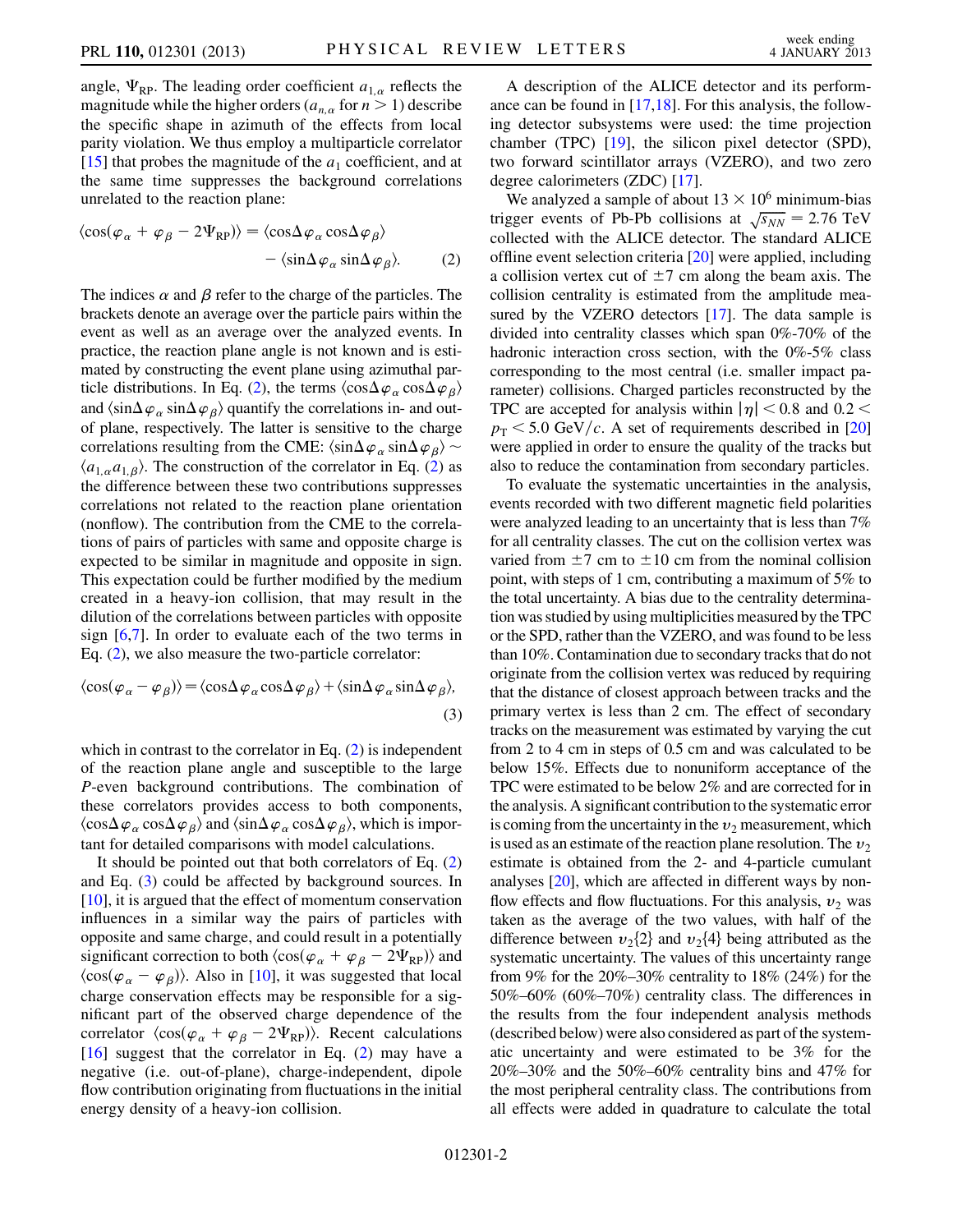systematic uncertainty. For the correlation between pairs of particles with the same charge it varies from 19% (28%) for the  $20\% - 30\%$  (50%–60%) centrality up to 55% for the 60%–70% centrality class. The correlations between opposite charged particles for 0%–60% centrality and for the same charge pairs for 0%–20% centrality are compatible with zero with a systematic error below  $5.5 \times 10^{-5}$ .

Figure  $1(a)$  presents the centrality dependence of the three-particle correlator, defined in Eq. [\(2\)](#page-1-0). The correlations of the same charge pairs for the positive-positive and negative-negative combinations are found to be consistent within statistical uncertainties and are combined into one set of points, labeled same. The difference between the correlations of pairs with same and opposite charge indicates a charge dependence with respect to the reaction plane, as may be expected for the CME. To test the bias from the reaction plane reconstruction, four independent analyses were performed. The first analysis uses a cumulant technique [[21](#page-5-11)], whereas for the three other analyses the orientation of the collision symmetry plane is estimated from the azimuthal distribution of charged particles in the TPC, and hits in the forward VZERO and ZDC detectors [\[22\]](#page-5-12). There is a very good agreement between the results obtained with the event plane estimated from different detectors covering a wide range in pseudorapidity. This allows us to conclude that background sources due to correlations not related to the orientation of the reaction plane are negligible, with perhaps the exception of the peripheral collisions for the pairs of particles with opposite charge.

Figure [1\(b\)](#page-2-0) shows the centrality dependence of the twoparticle correlator  $\langle \cos(\varphi_{\alpha} - \varphi_{\beta}) \rangle$ , as defined in Eq. ([3\)](#page-1-1),<br>which helps to constrain experimentally the *P*-eyen backwhich helps to constrain experimentally the P-even background correlations. The statistical uncertainty is smaller than the symbol size. The two-particle correlations for the same and opposite charge combinations are always positive and exhibit qualitatively similar centrality dependence, while the magnitude of the correlation is smaller for the same charged pairs. Our two-particle correlation results differ from those reported by the STAR results differ from those reported by the STAR<br>Collaboration for Au-Au collisions at  $\sqrt{s_{NN}} = 200 \text{ GeV}$ <br>[81 for which negative correlations are observed for the [\[8\]](#page-4-6) for which negative correlations are observed for the same charged pairs.

Figure  $1(c)$  shows the  $\langle \cos \Delta \varphi_a \cos \Delta \varphi_\beta \rangle$  and<br>n $\Delta (c)$  sin $\Delta (c)$  terms separately. For pairs of particles of  $\langle \sin \Delta \varphi_{\alpha} \sin \Delta \varphi_{\beta} \rangle$  terms separately. For pairs of particles of the same charge we observe that the  $\langle \sin \Delta \varphi_{\alpha} \sin \Delta \varphi_{\alpha} \rangle$ the same charge, we observe that the  $\langle \sin \Delta \varphi_a \sin \Delta \varphi_\beta \rangle$ correlations are larger than the  $\langle \cos \Delta \varphi_a \cos \Delta \varphi_\beta \rangle$  ones. On<br>the other hand, for pairs of opposite charge, the two terms are the other hand, for pairs of opposite charge, the two terms are very close except for the most peripheral collisions. Further interpretation of the results presented in Fig.  $1(c)$  in terms of in- and out-of-plane correlations is complicated due to the significant nonflow contribution in  $\langle \cos(\varphi_{\alpha} - \varphi_{\beta}) \rangle$ .<br>Figure 2 presents the three-particle correlator  $\langle \cos(\varphi_{\alpha} - \varphi_{\beta}) \rangle$ .

Figure [2](#page-3-0) presents the three-particle correlator  $\langle \cos(\varphi_{\alpha} +$  $\varphi_{\beta}$  – 2 $\Psi_{RP}$ ) as a function of the collision centrality com-<br>pared to model calculations and results for PHIC energies. pared to model calculations and results for RHIC energies. The statistical uncertainties are represented by the error



<span id="page-2-0"></span>FIG. 1 (color online). (a) Centrality dependence of the correlator defined in Eq. [\(2\)](#page-1-0) measured with the cumulant method and from correlations with the reaction plane estimated using the TPC, the ZDC, and the VZERO detectors. Only statistical errors are shown. The points are displaced slightly in the horizontal direction for visibility. (b) Centrality dependence of the two-particle correlator defined in Eq. [\(3](#page-1-1)) compared to the STAR data [[8](#page-4-6)]. The width of the solid red lines indicates the systematic uncertainty of the ALICE measurement. (c) Decomposition of the correlators into  $\langle \cos\Delta\varphi_{\alpha} \cos\Delta\varphi_{\beta} \rangle$  and  $\langle \sin\Delta\varphi_{\alpha} \sin\Delta\varphi_{\beta} \rangle$  terms. The ALICE results in (b) and (c) are obtained with the cumulant method.

bars. The shaded area around the points indicates the systematic uncertainty based on the different sources described above. Also shown in Fig. [2](#page-3-0) are STAR results [\[8\]](#page-4-6). The small difference between the LHC and the RHIC data indicates little or no energy dependence for the threeparticle correlator when changing from the collision particle correlator when changing from<br>
energy of  $\sqrt{s_{NN}}$  = 0.2 TeV to 2.76 TeV.<br>
In Fig. 2, the ALICE data are compared

In Fig. [2,](#page-3-0) the ALICE data are compared to the expectations from the HIJING model [[23](#page-5-13)]. The HIJING results for the three-particle correlations are divided by the experimentally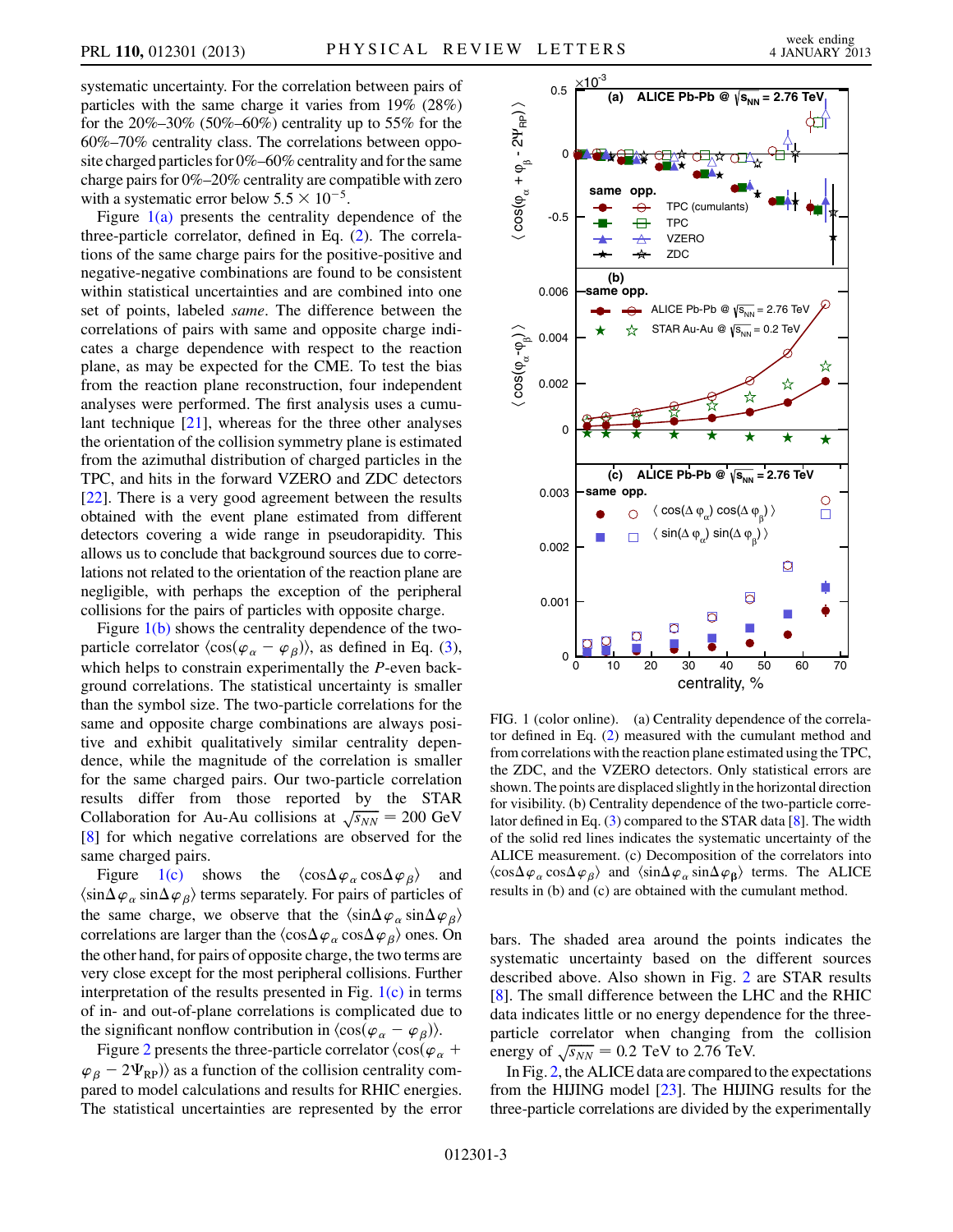<span id="page-3-0"></span>

FIG. 2 (color online). The centrality dependence of the threeparticle correlator defined in Eq. [\(2\)](#page-1-0). The circles indicate the ALICE results obtained from the cumulant analysis. The stars show the STAR data from [\[8](#page-4-6)]. The triangles represent the threeparticle correlations  $\left[ \langle \cos(\varphi_{\alpha} + \varphi_{\beta} - 2\varphi_{c}) \rangle \right]$  from HIJING [\[23\]](#page-5-13) corrected for the experimentally measured  $v_2$ {2} [[20](#page-5-10)]. Points are displaced horizontally for visibility. A model prediction for the same sign correlations incorporating the chiral magnetic effect for LHC energies [\[13\]](#page-5-1) is shown by the solid line. The shaded band represents the centrality dependence of the chargeindependent correlations.

measured value of  $v_2$  (i.e.  $\langle \cos(\varphi_\alpha + \varphi_\beta - 2\varphi_c) \rangle / v_2{\{2\}}$ ) as reported in [\[20](#page-5-10)] due to the absence of collective azimuthal anisotropy in this model. Since the points do not exhibit any significant difference between the correlations of pairs with same and opposite charge, they were averaged in the figure. The correlations from HIJING show a significant increase in the magnitude for very peripheral collisions. This can be attributed to correlations not related to the reaction plane orientation, in particular, from jets [[8](#page-4-6)].

The results from ALICE in Fig. [2](#page-3-0) show a strong correlation for pairs with the same charge and simultaneously a very weak correlation for the pairs of opposite charge. This difference in the correlation magnitude depending on the charge combination could be interpreted as ''quenching'' of the charge correlations for the case when one of the particles is emitted toward the center of the dense medium created in a heavy-ion collision  $[6,7]$  $[6,7]$  $[6,7]$  $[6,7]$ . An alternative explanation can be provided by a recent suggestion [\[16\]](#page-5-6) that the value of the charge-independent version of the correlator defined in Eq. ([2\)](#page-1-0) is dominated by directed flow fluctuations. The sign and the magnitude of these fluctuations based on a hydrodynamical model calculation for RHIC energies [\[16\]](#page-5-6) appear to be very close to the measurement. Our results for charge-independent correlations are given by the shaded band in Fig. [2.](#page-3-0)

The thick solid line in Fig. [2](#page-3-0) shows a prediction [\[13\]](#page-5-1) for the same sign correlations due to the CME at LHC energies. The model makes no prediction for the absolute magnitude of the effect and can only describe the energy dependence by taking into account the duration and time evolution of the magnetic field. It predicts a decrease of correlations by about a factor of 5 from RHIC to LHC, which would significantly underestimate the observed magnitude of the same sign correlations seen at the LHC. At the same time in  $[7,12]$  $[7,12]$  $[7,12]$ , it was suggested that the CME might have the same magnitude at the LHC and at RHIC energies.

Figure [3](#page-3-1) shows the dependence of the three-particle correlator on the transverse momentum difference,  $|p_{T,\alpha}$  $p_{\text{T},\beta}$ , the average transverse momentum,  $(p_{\text{T},\alpha} + p_{\text{T},\beta})/2$ , and the pseudorapidity separation,  $|\eta_{\alpha} - \eta_{\beta}|$ , of the pair<br>for the 30% 40% centrality range. The pairs of opposite for the 30%-40% centrality range. The pairs of opposite charge do not show any significant dependence on the pseudorapidity difference, while there is a dependence

<span id="page-3-1"></span>

FIG. 3 (color online). The three-particle correlator defined in Eq. [\(2](#page-1-0)) as a function of (a) the transverse momentum difference,  $|p_{\text{T},\alpha} - p_{\text{T},\beta}|$ , (b) the average transverse momentum,  $(p_{\text{T},\alpha} + p_{\text{T},\beta})/2$ , and (c) the rapidity separation,  $|\eta_{\alpha} - \eta_{\beta}|$ , of the charged particle pair of same (closed symbols) and opposite (open symbols) sign.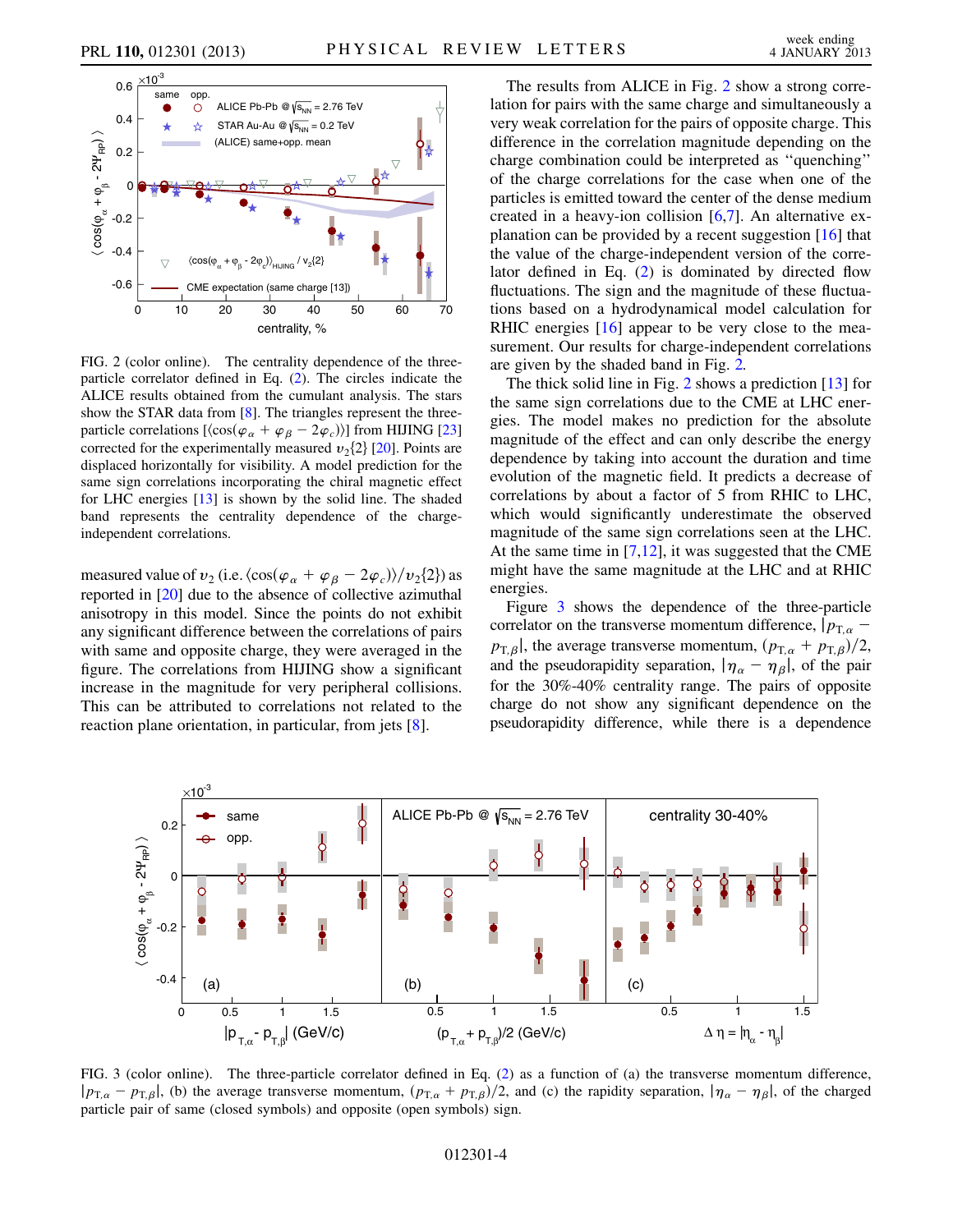on  $|p_{\text{T},\alpha} - p_{\text{T},\beta}|$  (stronger) and  $(p_{\text{T},\alpha} + p_{\text{T},\beta})/2$  (weaker).<br>The correlations for pairs of particles of the same charge The correlations for pairs of particles of the same charge show no strong dependence on the  $p<sub>T</sub>$  difference, allowing one to exclude any type of short range correlations (e.g. quantum statistics correlations) as the main source of the effect. In addition, it is seen that the magnitude of the same charge correlations increases with increasing average  $p<sub>T</sub>$  of the pair. This observation is in contradiction to the initial expectations from theory [\[7\]](#page-4-5) that the effect should originate from low  $p_T$  particles. The dependence of the correlations on the  $|\eta_{\alpha} - \eta_{\beta}|$  indicates a width of one unit in pseudor-<br>anidity beyond which the value of  $(\cos(\omega_{\alpha} + \omega_{\alpha} - 2W))$ apidity, beyond which the value of  $\langle \cos(\varphi_{\alpha} + \varphi_{\beta} - 2\Psi \rangle)$ aplatly, beyond which the value of  $\langle \cos(\varphi_{\alpha} + \varphi_{\beta} - 2 \varphi_{RP}) \rangle$ <br>is close to zero up to  $\Delta \eta \approx 1.5$ . Similar results were reported<br>also at RHIC energies [8]. At the moment there are no also at RHIC energies [\[8](#page-4-6)]. At the moment there are no quantitative model calculations of the charge-dependent differential correlations.

In summary, we have measured the charge-dependent In summary, we nave measured the charge-dependent<br>azimuthal correlations in Pb-Pb collisions at  $\sqrt{s_{NN}}$  =<br>2.76 TeV at the LHC using the ALICE detector. Both 2:76 TeV at the LHC using the ALICE detector. Both two- and three-particle correlations are reported. A clear signal compatible with a charge-dependent separation relative to the reaction plane is observed. However, our results are not described by the only available quantitative model prediction of the CME for the LHC energy. The lack of realistic model calculations for the centrality and pair differential dependencies based on models incorporating CME and possible background contributions does not allow us to make a firm conclusion regarding the nature of the charge-dependent correlations originally observed at RHIC and now established at the LHC. The observation of a small collision energy dependence of the three-particle correlation and the simultaneous significant change in the two-particle correlations between top RHIC and LHC energies put stringent constraints on models built to interpret such correlations. Analyses of higher harmonic correlations are planned and may yield a better understanding of the complex charge-dependent correlations seen at LHC energies.

The ALICE Collaboration would like to thank all its engineers and technicians for their invaluable contributions to the construction of the experiment and the CERN accelerator teams for the outstanding performance of the LHC complex. The ALICE Collaboration acknowledges the following funding agencies for their support in building and running the ALICE detector: Calouste Gulbenkian Foundation from Lisbon and Swiss Fonds Kidagan, Armenia; Conselho Nacional de Desenvolvimento Científico e Tecnológico (CNPq), Financiadora de Estudos e Projetos (FINEP), Fundação de Amparo à Pesquisa do Estado de São Paulo (FAPESP); National Natural Science Foundation of China (NSFC), the Chinese Ministry of Education (CMOE), and the Ministry of Science and Technology of China (MSTC); Ministry of Education and Youth of the Czech Republic; Danish Natural Science Research Council, the Carlsberg Foundation, and the Danish National Research Foundation; The European Research Council under the European Community's Seventh Framework Programme; Helsinki Institute of Physics and the Academy of Finland; French CNRS-IN2P3, the ''Region Pays de Loire,'' ''Region Alsace," "Region Auvergne," and CEA, France; German BMBF and the Helmholtz Association; General Secretariat for Research and Technology, Ministry of Development, Greece; Hungarian OTKA and National Office for Research and Technology (NKTH); Department of Atomic Energy and Department of Science and Technology of the Government of India; Istituto Nazionale di Fisica Nucleare (INFN) of Italy; MEXT Grant-in-Aid for Specially Promoted Research, Japan; Joint Institute for Nuclear Research, Dubna; National Research Foundation of Korea (NRF); CONACYT, DGAPA, México, ALFA-EC, and the HELEN Program (High-Energy Physics Latin-American–European Network); Stichting voor Fundamenteel Onderzoek der Materie (FOM) and the Nederlandse Organisatie voor Wetenschappelijk Onderzoek (NWO), Netherlands; Research Council of Norway (NFR); Polish Ministry of Science and Higher Education; National Authority for Scientific Research-NASR (Autoritatea Națională pentru Cercetare Științifică-ANCS); Federal Agency of Science of the Ministry of Education and Science of Russian Federation, International Science and Technology Center, Russian Academy of Sciences, Russian Federal Agency of Atomic Energy, Russian Federal Agency for Science and Innovations and CERN-INTAS; Ministry of Education of Slovakia; Department of Science and Technology, South Africa; CIEMAT, EELA, Ministerio de Educación y Ciencia of Spain, Xunta de Galicia (Consellería de Educación), CEADEN, Cubaenergía, Cuba, and IAEA (International Atomic Energy Agency); Swedish Research Council (VR) and Knut & Alice Wallenberg Foundation (KAW); Ukraine Ministry of Education and Science; United Kingdom Science and Technology Facilities Council (STFC); the United States Department of Energy, the United States National Science Foundation, the State of Texas, and the State of Ohio.

- <span id="page-4-0"></span>[1] T.D. Lee, *Phys. Rev. D 8, 1226 (1973)*; T.D. Lee and G. C. Wick, Phys. Rev. D 9[, 2291 \(1974\).](http://dx.doi.org/10.1103/PhysRevD.9.2291)
- <span id="page-4-1"></span>[2] P. D. Morley and I. A. Schmidt, Z. Phys. C 26[, 627 \(1985\).](http://dx.doi.org/10.1007/BF01551807)
- [3] D. Kharzeev, R.D. Pisarski, and M.H.G. Tytgat, [Phys.](http://dx.doi.org/10.1103/PhysRevLett.81.512) Rev. Lett. 81[, 512 \(1998\);](http://dx.doi.org/10.1103/PhysRevLett.81.512) D. Kharzeev and R. D. Pisarski, Phys. Rev. D 61[, 111901 \(2000\).](http://dx.doi.org/10.1103/PhysRevD.61.111901)
- <span id="page-4-3"></span><span id="page-4-2"></span>[4] T. Schäfer and E. V. Shuryak, Rev. Mod. Phys. **70**, 323 (1998).
- <span id="page-4-4"></span>[5] S. S. Chern and J. Simons, [Ann. Math.](http://dx.doi.org/10.2307/1971013) 99, 48 (1974).
- [6] D. Kharzeev, [Phys. Lett. B](http://dx.doi.org/10.1016/j.physletb.2005.11.075) 633, 260 (2006); K. Fukushima, D. E. Kharzeev, and H. J. Warringa, [Phys.](http://dx.doi.org/10.1103/PhysRevD.78.074033) Rev. D 78[, 074033 \(2008\)](http://dx.doi.org/10.1103/PhysRevD.78.074033).
- <span id="page-4-6"></span><span id="page-4-5"></span>[7] D. Kharzeev, L. D. McLerran, and H. J. Warringa, [Nucl.](http://dx.doi.org/10.1016/j.nuclphysa.2008.02.298) Phys. A803[, 227 \(2008\)](http://dx.doi.org/10.1016/j.nuclphysa.2008.02.298).
- [8] B. I. Abelev et al. (STAR Collaboration), *[Phys. Rev. Lett.](http://dx.doi.org/10.1103/PhysRevLett.103.251601)* 103[, 251601 \(2009\);](http://dx.doi.org/10.1103/PhysRevLett.103.251601) B.I. Abelev et al. (STAR Collaboration), Phys. Rev. C 81[, 54908 \(2010\)](http://dx.doi.org/10.1103/PhysRevC.81.054908).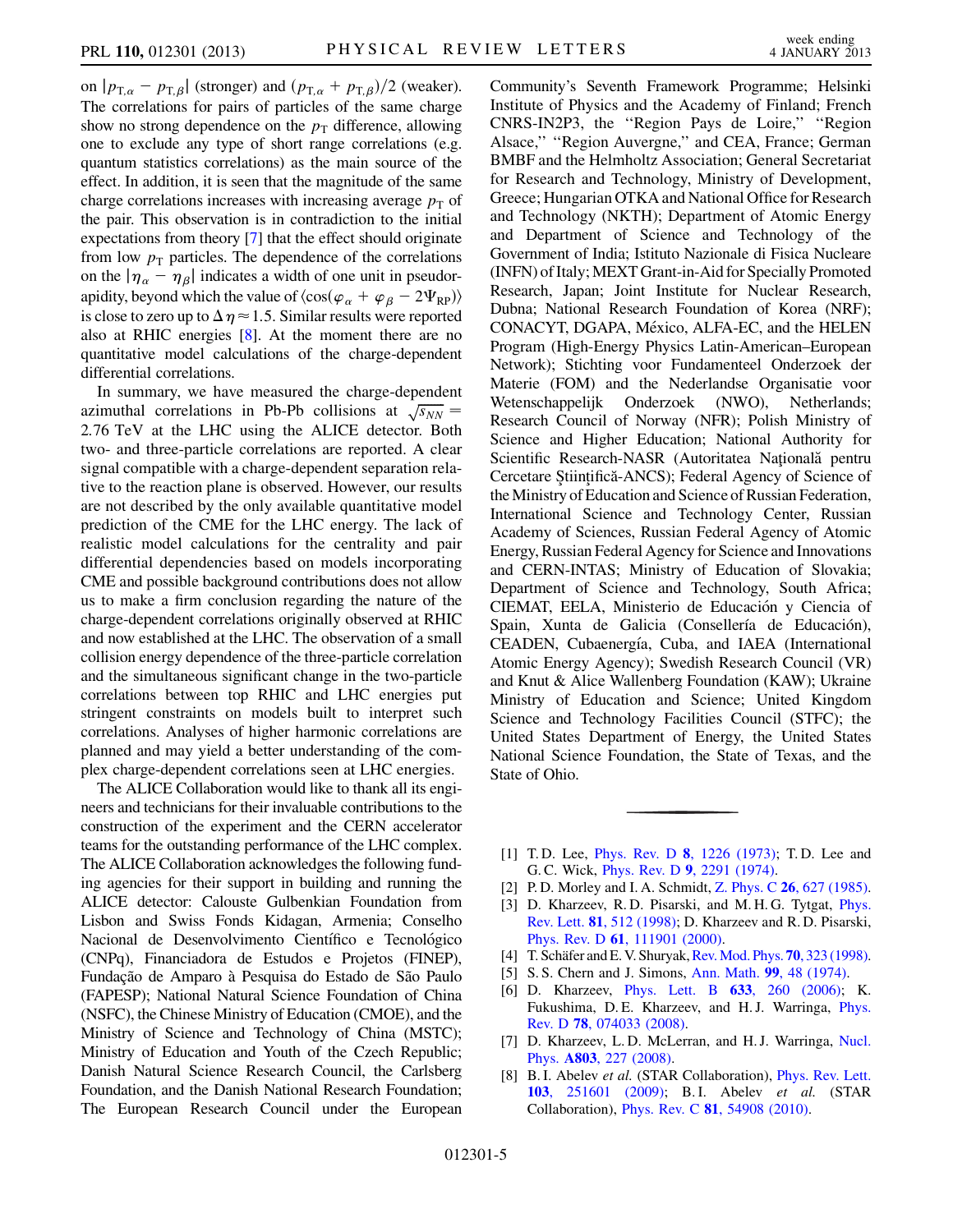- <span id="page-5-0"></span>[9] B. Müller and A. Schäfer, *[Phys. Rev. C](http://dx.doi.org/10.1103/PhysRevC.82.057902)* 82, 057902 [\(2010\)](http://dx.doi.org/10.1103/PhysRevC.82.057902).
- <span id="page-5-5"></span>[10] S. Schlichting and S. Pratt, *[Phys. Rev. C](http://dx.doi.org/10.1103/PhysRevC.83.014913)* **83**, 014913 [\(2011\)](http://dx.doi.org/10.1103/PhysRevC.83.014913); S. Pratt, S. Schlichting, and S. Gavin, [Phys. Rev.](http://dx.doi.org/10.1103/PhysRevC.84.024909) <sup>C</sup> 84[, 024909 \(2011\).](http://dx.doi.org/10.1103/PhysRevC.84.024909)
- [11] A. Bzdak, V. Koch, and J. Liao, *[Phys. Rev. C](http://dx.doi.org/10.1103/PhysRevC.81.031901)* **81**, 031901 [\(2010\)](http://dx.doi.org/10.1103/PhysRevC.81.031901); A. Bzdak, V. Koch, and J. Liao, [Phys. Rev. C](http://dx.doi.org/10.1103/PhysRevC.83.014905) 83, [014905 \(2011\)](http://dx.doi.org/10.1103/PhysRevC.83.014905).
- <span id="page-5-2"></span>[12] A. R. Zhitnitsky, Nucl. Phys. **A853**[, 135 \(2011\);](http://dx.doi.org/10.1016/j.nuclphysa.2011.01.020) A. R. Zhitnitsky, [Nucl. Phys.](http://dx.doi.org/10.1016/j.nuclphysa.2012.05.003) A886, 17 (2012).
- <span id="page-5-1"></span>[13] V.D. Toneev and V. Voronyuk, [arXiv:1012.1508.](http://arXiv.org/abs/1012.1508)
- <span id="page-5-3"></span>[14] S. Voloshin and Y. Zhang, Z. Phys. C 70, 665 (1996); A. M. Poskanzer and S. A. Voloshin, [Phys. Rev. C](http://dx.doi.org/10.1103/PhysRevC.58.1671) 58, 1671 [\(1998\).](http://dx.doi.org/10.1103/PhysRevC.58.1671)
- <span id="page-5-4"></span>[15] S.A. Voloshin, *Phys. Rev. C* **70**[, 057901 \(2004\).](http://dx.doi.org/10.1103/PhysRevC.70.057901)
- <span id="page-5-6"></span>[16] D. Teaney and L. Yan, [Phys. Rev. C](http://dx.doi.org/10.1103/PhysRevC.83.064904) 83, 064904 [\(2011\)](http://dx.doi.org/10.1103/PhysRevC.83.064904).
- <span id="page-5-7"></span>[17] K. Aamodt et al. (ALICE Collaboration), [JINST](http://dx.doi.org/10.1088/1748-0221/3/08/S08002) 3, [S08002 \(2008\).](http://dx.doi.org/10.1088/1748-0221/3/08/S08002)
- <span id="page-5-8"></span>[18] K. Aamodt et al. (ALICE Collaboration), [J. Phys. G](http://dx.doi.org/10.1088/0954-3899/30/11/001) 30, [1517 \(2004\)](http://dx.doi.org/10.1088/0954-3899/30/11/001); K. Aamodt et al. (ALICE Collaboration), J. Phys. G 32[, 1295 \(2006\).](http://dx.doi.org/10.1088/0954-3899/32/10/001)
- <span id="page-5-9"></span>[19] J. Alme et al. (ALICE Collaboration), [Nucl. Instrum.](http://dx.doi.org/10.1016/j.nima.2010.04.042) [Methods Phys. Res., Sect. A](http://dx.doi.org/10.1016/j.nima.2010.04.042) 622, 316 (2010).
- <span id="page-5-10"></span>[20] K. Aamodt et al. (ALICE Collaboration), *[Phys. Rev. Lett.](http://dx.doi.org/10.1103/PhysRevLett.105.252302)* 105[, 252302 \(2010\)](http://dx.doi.org/10.1103/PhysRevLett.105.252302).
- <span id="page-5-11"></span>[21] A. Bilandzic, R. Snellings, and S. Voloshin, *[Phys. Rev. C](http://dx.doi.org/10.1103/PhysRevC.83.044913)* 83[, 044913 \(2011\)](http://dx.doi.org/10.1103/PhysRevC.83.044913).
- <span id="page-5-12"></span>[22] S. Voloshin, A. M. Poskanzer, and R. Snellings, in Relativistic Heavy Ion Physics, Landolt-Bornstein Vol. 1 (Springer-Verlag, Berlin, 2010), pp. 554.
- <span id="page-5-13"></span>[23] M. Gyulassy and X.N. Wang, [Comput. Phys. Commun.](http://dx.doi.org/10.1016/0010-4655(94)90057-4) 83[, 307 \(1994\)](http://dx.doi.org/10.1016/0010-4655(94)90057-4); X. N. Wang and M. Gyulassy, [Phys. Rev.](http://dx.doi.org/10.1103/PhysRevD.44.3501) D 44[, 3501 \(1991\).](http://dx.doi.org/10.1103/PhysRevD.44.3501)

B. Abelev,<sup>1</sup> J. Adam,<sup>2</sup> D. Adamová,<sup>3</sup> A.M. Adare,<sup>4</sup> M.M. Aggarwal,<sup>5</sup> G. Aglieri Rinella,<sup>6</sup> A.G. Agocs,<sup>7</sup> A. Agostinelli,<sup>8</sup> S. Aguilar Salazar,<sup>9</sup> Z. Ahammed,<sup>10</sup> N. Ahmad,<sup>11</sup> A. Ahmad Masoodi,<sup>11</sup> S. A. Ahn,<sup>12</sup> S. U. Ahn,<sup>13</sup> A. Akindinov,<sup>14</sup> D. Aleksandrov,<sup>15</sup> B. Alessandro,<sup>16</sup> R. Alfaro Molina,<sup>9</sup> A. Alici,<sup>17,18</sup> A. Alkin,<sup>19</sup> E. Almaráz Aviña, $\frac{9}{2}$  J. Alme,<sup>20</sup> T. Alt,<sup>21</sup> V. Altini,<sup>22</sup> S. Altinpinar,<sup>23</sup> I. Altsybeev,<sup>24</sup> C. Andrei,<sup>25</sup> A. Andronic,<sup>26</sup> V. Anguelov,<sup>27</sup> J. Anielski,<sup>28</sup> C. Anson,<sup>29</sup> T. Antičić,<sup>30</sup> F. Antinori,<sup>31</sup> P. Antonioli,<sup>17</sup> L. Aphecetche,<sup>32</sup> H. Appelshäuser,<sup>33</sup> N. Arbor,<sup>34</sup> S. Arcelli,<sup>8</sup> A. Arend,<sup>33</sup> N. Armesto,<sup>35</sup> R. Arnaldi,<sup>16</sup> T. Aronsson,<sup>4</sup> I.C. Arsene,<sup>26</sup> M. Arslandok,<sup>33</sup> A. Asryan,<sup>24</sup> A. Augustinus,<sup>6</sup> R. Averbeck,<sup>26</sup> T. C. Awes,<sup>36</sup> J. Äystö,<sup>37</sup> M. D. Azmi,<sup>11</sup> M. Bach,<sup>21</sup> A. Badalà,<sup>38</sup> Y.W. Baek,<sup>39,13</sup> R. Bailhache,<sup>33</sup> R. Bala,<sup>16</sup> R. Baldini Ferroli,<sup>18</sup> A. Baldisseri,<sup>40</sup> A. Baldit,<sup>39</sup> F. Baltasar Dos Santos Pedrosa,<sup>6</sup> J. Bán,<sup>41</sup> R. C. Baral,<sup>42</sup> R. Barbera,<sup>43</sup> F. Barile,<sup>22</sup> G. G. Barnaföldi,<sup>7</sup> L. S. Barnby,<sup>44</sup> V. Barret,<sup>39</sup> J. Bartke,<sup>45</sup> M. Basile,<sup>8</sup> N. Bastid,<sup>39</sup> S. Basu,<sup>10</sup> B. Bathen,<sup>28</sup> G. Batigne,<sup>32</sup> B. Batyunya,<sup>46</sup> C. Baumann,<sup>33</sup> I. G. Bearden,<sup>47</sup> H. Beck,<sup>33</sup> I. Belikov,<sup>48</sup> F. Bellini,<sup>8</sup> R. Bellwied,<sup>49</sup> E. Belmont-Moreno, <sup>9</sup> G. Bencedi, <sup>7</sup> S. Beole, <sup>50</sup> I. Berceanu, <sup>25</sup> A. Bercuci, <sup>25</sup> Y. Berdnikov, <sup>51</sup> D. Berenyi, <sup>7</sup> A. A. E. Bergognon,<sup>32</sup> D. Berzano,<sup>16</sup> L. Betev,<sup>6</sup> A. Bhasin,<sup>52</sup> A. K. Bhati,<sup>5</sup> J. Bhom,<sup>53</sup> L. Bianchi,<sup>50</sup> N. Bianchi,<sup>54</sup> C. Bianchin,<sup>55</sup> J. Bielčík,<sup>2</sup> J. Bielčíková,<sup>3</sup> A. Bilandzic,<sup>56,47</sup> S. Bjelogrlic,<sup>57</sup> F. Blanco,<sup>58</sup> F. Blanco,<sup>49</sup> D. Blau,<sup>15</sup> C. Blume,<sup>33</sup> M. Boccioli,<sup>6</sup> N. Bock,<sup>29</sup> S. Böttger,<sup>59</sup> A. Bogdanov,<sup>60</sup> H. Bøggild,<sup>47</sup> M. Bogolyubsky,<sup>61</sup> L. Boldizsár,<sup>7</sup> M. Bombara,<sup>62</sup> J. Book,<sup>33</sup> H. Borel,<sup>40</sup> A. Borissov,<sup>63</sup> S. Bose,<sup>64</sup> F. Bossú,<sup>50</sup> M. Botje,<sup>56</sup> B. Boyer,<sup>65</sup> E. Braidot,<sup>66</sup> P. Braun-Munzinger,<sup>26</sup> M. Bregant,<sup>32</sup> T. Breitner,<sup>59</sup> T. A. Browning,<sup>67</sup> M. Broz,<sup>68</sup> R. Brun,<sup>6</sup> E. Bruna,  $50,16$  G. E. Bruno,  $22$  D. Budnikov,  $69$  H. Buesching,  $33$  S. Bufalino,  $50,16$  K. Bugaiev,  $19$  O. Busch,  $27$ Z. Buthelezi,<sup>70</sup> D. Caballero Orduna,<sup>4</sup> D. Caffarri,<sup>55</sup> X. Cai,<sup>71</sup> H. Caines,<sup>4</sup> E. Calvo Villar,<sup>72</sup> P. Camerini,<sup>73</sup> V. Canoa Roman,<sup>74</sup> G. Cara Romeo,<sup>17</sup> W. Carena,<sup>6</sup> F. Carena,<sup>6</sup> N. Carlin Filho,<sup>75</sup> F. Carminati,<sup>6</sup> A. Casanova Díaz,<sup>54</sup> J. Castillo Castellanos,<sup>40</sup> J. F. Castillo Hernandez,<sup>26</sup> E. A. R. Casula,<sup>76</sup> V. Catanescu,<sup>25</sup> C. Cavicchioli,<sup>6</sup> C. Ceballos Sanchez,<sup>77</sup> J. Cepila,<sup>2</sup> P. Cerello,<sup>16</sup> B. Chang,<sup>37,78</sup> S. Chapeland,<sup>6</sup> J.L. Charvet,<sup>40</sup> S. Chattopadhyay,<sup>10</sup> S. Chattopadhyay,<sup>64</sup> I. Chawla,<sup>5</sup> M. Cherney,<sup>79</sup> C. Cheshkov,<sup>6,80</sup> B. Cheynis,<sup>80</sup> V. Chibante Barroso,<sup>6</sup> D. D. Chinellato,<sup>81</sup> P. Chochula,<sup>6</sup> M. Chojnacki,<sup>57</sup> S. Choudhury,<sup>10</sup> P. Christakoglou,<sup>56</sup> C. H. Christensen,<sup>47</sup> P. Christiansen,<sup>82</sup> T. Chujo,<sup>53</sup> S. U. Chung,<sup>83</sup> C. Cicalo,<sup>84</sup> L. Cifarelli,<sup>8,6,18</sup> F. Cindolo,<sup>17</sup> J. Cleymans,<sup>70</sup> F. Coccetti,<sup>18</sup> F. Colamaria,<sup>22</sup> D. Colella,<sup>22</sup> G. Conesa Balbastre,<sup>34</sup> Z. Conesa del Valle,<sup>6</sup> P. Constantin,<sup>27</sup> G. Contin,<sup>73</sup> J. G. Contreras,<sup>74</sup> T. M. Cormier,<sup>63</sup> Y. Corrales Morales,<sup>50</sup> P. Cortese,<sup>85</sup> I. Cortés Maldonado,<sup>86</sup> M. R. Cosentino,<sup>66</sup> F. Costa,<sup>6</sup> M. E. Cotallo,<sup>58</sup> E. Crescio,<sup>74</sup> P. Crochet,<sup>39</sup> E. Cruz Alaniz,<sup>9</sup> E. Cuautle, <sup>87</sup> L. Cunqueiro, <sup>54</sup> A. Dainese, <sup>55,31</sup> H. H. Dalsgaard, <sup>47</sup> A. Danu, <sup>88</sup> D. Das, <sup>64</sup> K. Das, <sup>64</sup> I. Das, <sup>65</sup> S. Dash,  $89$  A. Dash,  $81$  S. De,  $10$  G. O. V. de Barros,  $75$  A. De Caro,  $90,18$  G. de Cataldo,  $91$  J. de Cuveland,  $21$ A. De Falco,<sup>76</sup> D. De Gruttola,<sup>90</sup> H. Delagrange,<sup>32</sup> A. Deloff,<sup>92</sup> V. Demanov,<sup>69</sup> N. De Marco,<sup>16</sup> E. Dénes,<sup>7</sup> S. De Pasquale,<sup>90</sup> A. Deppman,<sup>75</sup> G. D. Erasmo,<sup>22</sup> R. de Rooij,<sup>57</sup> M. A. Diaz Corchero,<sup>58</sup> D. Di Bari,<sup>22</sup> T. Dietel,<sup>28</sup> C. Di Giglio,<sup>22</sup> S. Di Liberto,<sup>93</sup> A. Di Mauro,<sup>6</sup> P. Di Nezza,<sup>54</sup> R. Divià,<sup>6</sup> Ø. Djuvsland,<sup>23</sup> A. Dobrin,<sup>63,82</sup> T. Dobrowolski,<sup>92</sup> I. Domínguez,<sup>87</sup> B. Dönigus,<sup>26</sup> O. Dordic,<sup>94</sup> O. Driga,<sup>32</sup> A. K. Dubey,<sup>10</sup> A. Dubla,<sup>57</sup> L. Ducroux,<sup>80</sup> P. Dupieux,<sup>39</sup> M. R. Dutta Majumdar,<sup>10</sup> A. K. Dutta Majumdar,<sup>64</sup> D. Elia,<sup>91</sup> D. Emschermann,<sup>28</sup>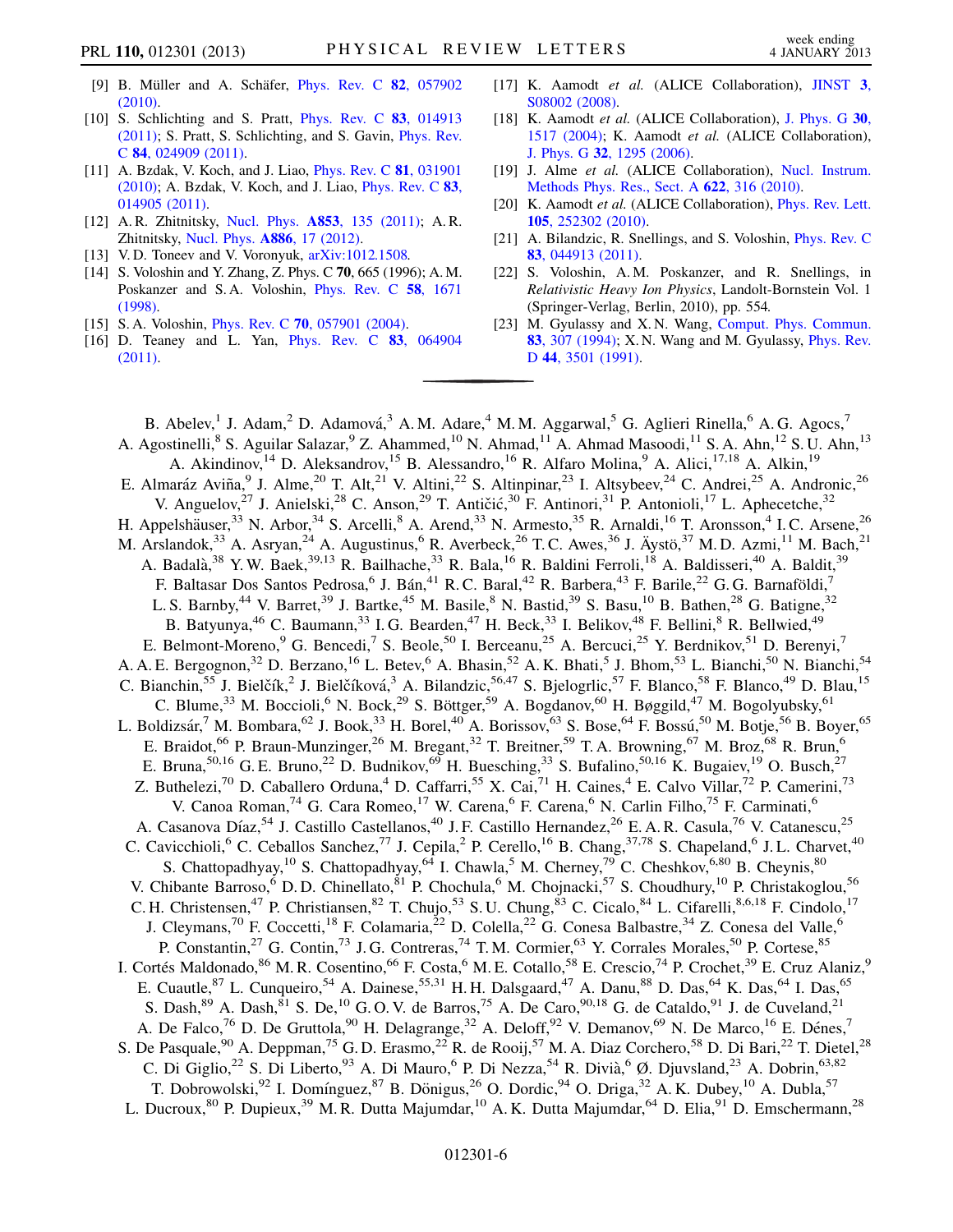H. Engel,<sup>59</sup> B. Erazmus,<sup>32</sup> H. A. Erdal,<sup>20</sup> B. Espagnon,<sup>65</sup> M. Estienne,<sup>32</sup> S. Esumi,<sup>53</sup> D. Evans,<sup>44</sup> G. Eyyubova,<sup>94</sup> D. Fabris,<sup>55,31</sup> J. Faivre,<sup>34</sup> D. Falchieri,<sup>8</sup> A. Fantoni,<sup>54</sup> M. Fasel,<sup>26</sup> R. Fearick,<sup>70</sup> A. Fedunov,<sup>46</sup> D. Fehlker,<sup>23</sup> L. Feldkamp,<sup>28</sup> D. Felea,<sup>88</sup> B. Fenton-Olsen,<sup>66</sup> G. Feofilov,<sup>24</sup> A. Fernández Téllez,<sup>86</sup> A. Ferretti,<sup>50</sup> R. Ferretti,<sup>85</sup> A. Festanti,<sup>55</sup> J. Figiel,<sup>45</sup> M. A. S. Figueredo,<sup>75</sup> S. Filchagin,<sup>69</sup> D. Finogeev,<sup>95</sup> F. M. Fionda,<sup>22</sup> E. M. Fiore,<sup>22</sup> M. Floris,<sup>6</sup> S. Foertsch,<sup>70</sup> P. Foka,<sup>26</sup> S. Fokin,<sup>15</sup> E. Fragiacomo,<sup>96</sup> A. Francescon,<sup>6,55</sup> U. Frankenfeld,<sup>26</sup> U. Fuchs,<sup>6</sup> C. Furget,<sup>34</sup> M. Fusco Girard,<sup>90</sup> J.J. Gaardhøje,<sup>47</sup> M. Gagliardi,<sup>50</sup> A. Gago,<sup>72</sup> M. Gallio,<sup>50</sup> D. R. Gangadharan,<sup>29</sup> P. Ganoti,<sup>36</sup> C. Garabatos,<sup>26</sup> E. Garcia-Solis,<sup>97</sup> I. Garishvili,<sup>1</sup> J. Gerhard,<sup>21</sup> M. Germain,<sup>32</sup> C. Geuna,<sup>40</sup> A. Gheata,<sup>6</sup> M. Gheata, <sup>88,6</sup> B. Ghidini, <sup>22</sup> P. Ghosh, <sup>10</sup> P. Gianotti, <sup>54</sup> M. R. Girard, <sup>98</sup> P. Giubellino, <sup>6</sup> E. Gladysz-Dziadus, <sup>45</sup> P. Glässel,<sup>27</sup> R. Gomez,<sup>99</sup> E. G. Ferreiro,<sup>35</sup> L. H. González-Trueba,<sup>9</sup> P. González-Zamora,<sup>58</sup> S. Gorbunov,<sup>21</sup> A. Goswami,<sup>100</sup> S. Gotovac,<sup>101</sup> V. Grabski,<sup>9</sup> L. K. Graczykowski,<sup>98</sup> R. Grajcarek,<sup>27</sup> A. Grelli,<sup>57</sup> A. Grigoras,<sup>6</sup> C. Grigoras,<sup>6</sup> V. Grigoriev,<sup>60</sup> A. Grigoryan,<sup>102</sup> S. Grigoryan,<sup>46</sup> B. Grinyov,<sup>19</sup> N. Grion,<sup>96</sup> P. Gros,  $\frac{82}{3}$ J. F. Grosse-Oetringhaus,<sup>6</sup> J.-Y. Grossiord,<sup>80</sup> R. Grosso,<sup>6</sup> F. Guber,<sup>95</sup> R. Guernane,<sup>34</sup> C. Guerra Gutierrez,<sup>72</sup> B. Guerzoni,<sup>8</sup> M. Guilbaud,<sup>80</sup> K. Gulbrandsen,<sup>47</sup> T. Gunji,<sup>103</sup> A. Gupta,<sup>52</sup> R. Gupta,<sup>52</sup> H. Gutbrod,<sup>26</sup> Ø. Haaland,<sup>23</sup> C. Hadjidakis,<sup>65</sup> M. Haiduc,<sup>88</sup> H. Hamagaki,<sup>103</sup> G. Hamar,<sup>7</sup> B. H. Han,<sup>104</sup> L. D. Hanratty,<sup>44</sup> A. Hansen,<sup>47</sup> Z. Harmanova, <sup>62</sup> J. W. Harris, <sup>4</sup> M. Hartig, <sup>33</sup> D. Hasegan, <sup>88</sup> D. Hatzifotiadou, <sup>17</sup> A. Hayrapetyan, <sup>6,102</sup> S. T. Heckel, <sup>33</sup> M. Heide,<sup>28</sup> H. Helstrup,<sup>20</sup> A. Herghelegiu,<sup>25</sup> G. Herrera Corral,<sup>74</sup> N. Herrmann,<sup>27</sup> B. A. Hess,<sup>105</sup> K. F. Hetland,<sup>20</sup> B. Hicks,<sup>4</sup> P. T. Hille,<sup>4</sup> B. Hippolyte,<sup>48</sup> T. Horaguchi,<sup>53</sup> Y. Hori,<sup>103</sup> P. Hristov,<sup>6</sup> I. Hřivnáčová,<sup>65</sup> M. Huang,<sup>23</sup> T. J. Humanic,<sup>29</sup> D. S. Hwang,<sup>104</sup> R. Ichou,<sup>39</sup> R. Ilkaev,<sup>69</sup> I. Ilkiv,<sup>92</sup> M. Inaba,<sup>53</sup> E. Incani,<sup>76</sup> G. M. Innocenti,<sup>50</sup> P. G. Innocenti,<sup>6</sup> M. Ippolitov,<sup>15</sup> M. Irfan,<sup>11</sup> C. Ivan,<sup>26</sup> M. Ivanov,<sup>26</sup> A. Ivanov,<sup>24</sup> V. Ivanov,<sup>51</sup> O. Ivanytskyi,<sup>19</sup> P. M. Jacobs,  $^{66}$  H. J. Jang,  $^{12}$  R. Janik,  $^{68}$  M. A. Janik,  $^{98}$  P. H. S. Y. Jayarathna,  $^{49}$  S. Jena,  $^{89}$  D. M. Jha,  $^{63}$ R. T. Jimenez Bustamante, <sup>87</sup> L. Jirden, <sup>6</sup> P. G. Jones, <sup>44</sup> H. Jung, <sup>13</sup> A. Jusko, <sup>44</sup> A. B. Kaidalov, <sup>14</sup> V. Kakoyan, <sup>102</sup> S. Kalcher,<sup>21</sup> P. Kaliňák,<sup>41</sup> T. Kalliokoski,<sup>37</sup> A. Kalweit,<sup>106,6</sup> J. H. Kang,<sup>78</sup> V. Kaplin,<sup>60</sup> A. Karasu Uysal,<sup>6,107</sup> O. Karavichev,<sup>95</sup> T. Karavicheva,<sup>95</sup> E. Karpechev,<sup>95</sup> A. Kazantsev,<sup>15</sup> U. Kebschull,<sup>59</sup> R. Keidel,<sup>108</sup> M. M. Khan,<sup>11</sup> P. Khan, <sup>64</sup> S. A. Khan, <sup>10</sup> A. Khanzadeev, <sup>51</sup> Y. Kharlov, <sup>61</sup> B. Kileng, <sup>20</sup> J. S. Kim, <sup>13</sup> D. J. Kim, <sup>37</sup> D. W. Kim, <sup>13</sup> J. H. Kim,  $^{104}$  T. Kim,  $^{78}$  M. Kim,  $^{13}$  M. Kim,  $^{78}$  S. H. Kim,  $^{13}$  B. Kim,  $^{78}$  S. Kim,  $^{104}$  S. Kirsch,  $^{21}$  I. Kisel,  $^{21}$ S. Kiselev,<sup>14</sup> A. Kisiel,<sup>98</sup> J. L. Klay,<sup>109</sup> J. Klein,<sup>27</sup> C. Klein-Bösing,<sup>28</sup> M. Kliemant,<sup>33</sup> A. Kluge,<sup>6</sup> M. L. Knichel,<sup>26</sup> A. G. Knospe,<sup>110</sup> K. Koch,<sup>27</sup> M. K. Köhler,<sup>26</sup> T. Kollegger,<sup>21</sup> A. Kolojvari,<sup>24</sup> V. Kondratiev,<sup>24</sup> N. Kondratyeva,<sup>60</sup> A. Konevskikh,<sup>95</sup> A. Korneev,<sup>69</sup> R. Kour,<sup>44</sup> M. Kowalski,<sup>45</sup> S. Kox,<sup>34</sup> G. Koyithatta Meethaleveedu,<sup>89</sup> J. Kral,<sup>37</sup> I. Králik,<sup>41</sup> F. Kramer,<sup>33</sup> I. Kraus,<sup>26</sup> T. Krawutschke,<sup>27,111</sup> M. Krelina,<sup>2</sup> M. Kretz,<sup>21</sup> M. Krivda,<sup>44,41</sup> F. Krizek,<sup>37</sup> M. Krus,<sup>2</sup> E. Kryshen,<sup>51</sup> M. Krzewicki,<sup>26</sup> Y. Kucheriaev,<sup>15</sup> T. Kugathasan,<sup>6</sup> C. Kuhn,<sup>48</sup> P. G. Kuijer,<sup>56</sup> I. Kulakov,<sup>33</sup> J. Kumar, <sup>89</sup> P. Kurashvili,<sup>92</sup> A. Kurepin,<sup>95</sup> A. B. Kurepin,<sup>95</sup> A. Kuryakin,<sup>69</sup> S. Kushpil,<sup>3</sup> V. Kushpil,<sup>3</sup> H. Kvaerno,<sup>94</sup> M. J. Kweon,<sup>27</sup> Y. Kwon,<sup>78</sup> P. Ladrón de Guevara,<sup>87</sup> I. Lakomov,<sup>65</sup> R. Langoy,<sup>23</sup> S. L. La Pointe,<sup>57</sup> C. Lara,<sup>59</sup> A. Lardeux,<sup>32</sup> P. La Rocca,<sup>43</sup> C. Lazzeroni,<sup>44</sup> R. Lea,<sup>73</sup> Y. Le Bornec,<sup>65</sup> M. Lechman,<sup>6</sup> S. C. Lee,<sup>13</sup> K. S. Lee,<sup>13</sup> G. R. Lee,<sup>44</sup> F. Lefèvre,<sup>32</sup> J. Lehnert,<sup>33</sup> L. Leistam,<sup>6</sup> V. Lenti,<sup>91</sup> H. León,<sup>9</sup> M. Leoncino,<sup>16</sup> I. León Monzón,<sup>99</sup> H. León Vargas,<sup>33</sup> P. Lévai,<sup>7</sup> J. Lien,<sup>23</sup> R. Lietava,<sup>44</sup> S. Lindal,<sup>94</sup> V. Lindenstruth,<sup>21</sup> C. Lippmann,<sup>26,6</sup> M. A. Lisa,<sup>29</sup> L. Liu,<sup>23</sup> V. R. Loggins,<sup>63</sup> V. Loginov,<sup>60</sup> S. Lohn,<sup>6</sup> D. Lohner,<sup>27</sup> C. Loizides,<sup>66</sup> K. K. Loo,<sup>37</sup> X. Lopez,<sup>39</sup> E. López Torres,<sup>77</sup> G. Løvhøiden,<sup>94</sup> X.-G. Lu,<sup>27</sup> P. Luettig,<sup>33</sup> M. Lunardon,<sup>55</sup> J. Luo,<sup>71</sup> G. Luparello,<sup>57</sup> L. Luquin,<sup>32</sup> C. Luzzi,<sup>6</sup> R. Ma,<sup>4</sup> K. Ma,<sup>71</sup> D. M. Madagodahettige-Don,<sup>49</sup> A. Maevskaya,<sup>95</sup> M. Mager,<sup>106,6</sup> D. P. Mahapatra,<sup>42</sup> A. Maire,<sup>27</sup> M. Malaev,<sup>51</sup> I. Maldonado Cervantes,<sup>87</sup> L. Malinina,<sup>46</sup> D. Mal'Kevich,<sup>14</sup> P. Malzacher,<sup>26</sup> A. Mamonov,<sup>69</sup> L. Manceau,<sup>16</sup> L. Mangotra,<sup>52</sup> V. Manko,<sup>15</sup> F. Manso,<sup>39</sup> V. Manzari,<sup>91</sup> Y. Mao,<sup>71</sup> M. Marchisone,<sup>39,50</sup> J. Mareš,<sup>112</sup> G.V. Margagliotti,<sup>73,96</sup> A. Margotti,<sup>17</sup> A. Marín,<sup>26</sup> C.A. Marin Tobon,<sup>6</sup> C. Markert,<sup>110</sup> I. Martashvili,<sup>113</sup> P. Martinengo,<sup>6</sup> M. I. Martínez,<sup>86</sup> A. Martínez Davalos,<sup>9</sup> G. Martínez García,<sup>32</sup> Y. Martynov,<sup>19</sup> A. Mas,<sup>32</sup> S. Masciocchi,<sup>26</sup> M. Masera,<sup>50</sup> A. Masoni,<sup>84</sup> L. Massacrier,<sup>32</sup> A. Mastroserio,<sup>22</sup> Z. L. Matthews,<sup>44</sup> A. Matyja,<sup>45,32</sup> C. Mayer,<sup>45</sup> J. Mazer,<sup>113</sup> M. A. Mazzoni,<sup>93</sup> F. Meddi,<sup>114</sup> A. Menchaca-Rocha,<sup>9</sup> J. Mercado Pérez,<sup>27</sup> M. Meres,<sup>68</sup> Y. Miake,<sup>53</sup> L. Milano,<sup>50</sup> J. Milosevic,<sup>94</sup> A. Mischke,<sup>57</sup> A. N. Mishra,<sup>100</sup> D. Miśkowiec,<sup>26,6</sup> C. Mitu,<sup>88</sup> J. Mlynarz,<sup>63</sup> B. Mohanty,<sup>10</sup> L. Molnar,<sup>6</sup> L. Montaño Zetina,<sup>74</sup> M. Monteno,<sup>16</sup> E. Montes,<sup>58</sup> T. Moon,<sup>78</sup> M. Morando,<sup>55</sup> D. A. Moreira De Godoy,<sup>75</sup> S. Moretto,<sup>55</sup> A. Morsch,<sup>6</sup> V. Muccifora,<sup>54</sup> E. Mudnic,<sup>101</sup> S. Muhuri,<sup>10</sup> M. Mukherjee,<sup>10</sup> H. Müller,<sup>6</sup> M. G. Munhoz,<sup>75</sup> L. Musa,<sup>6</sup> A. Musso,<sup>16</sup> B. K. Nandi,<sup>89</sup> R. Nania, <sup>17</sup> E. Nappi, <sup>91</sup> C. Nattrass, <sup>113</sup> N. P. Naumov, <sup>69</sup> S. Navin, <sup>44</sup> T. K. Nayak, <sup>10</sup> S. Nazarenko, <sup>69</sup> G. Nazarov, <sup>69</sup> A. Nedosekin, <sup>14</sup> M. Nicassio, <sup>22</sup> M. Niculescu, <sup>88,6</sup> B. S. Nielsen, <sup>47</sup> T. Niida, <sup>53</sup> S. Nikolaev, <sup>15</sup> V. Nikolic, <sup>30</sup> S. Nikulin,<sup>15</sup> V. Nikulin,<sup>51</sup> B. S. Nilsen,<sup>79</sup> M. S. Nilsson,<sup>94</sup> F. Noferini,<sup>17,18</sup> P. Nomokonov,<sup>46</sup> G. Nooren,<sup>57</sup>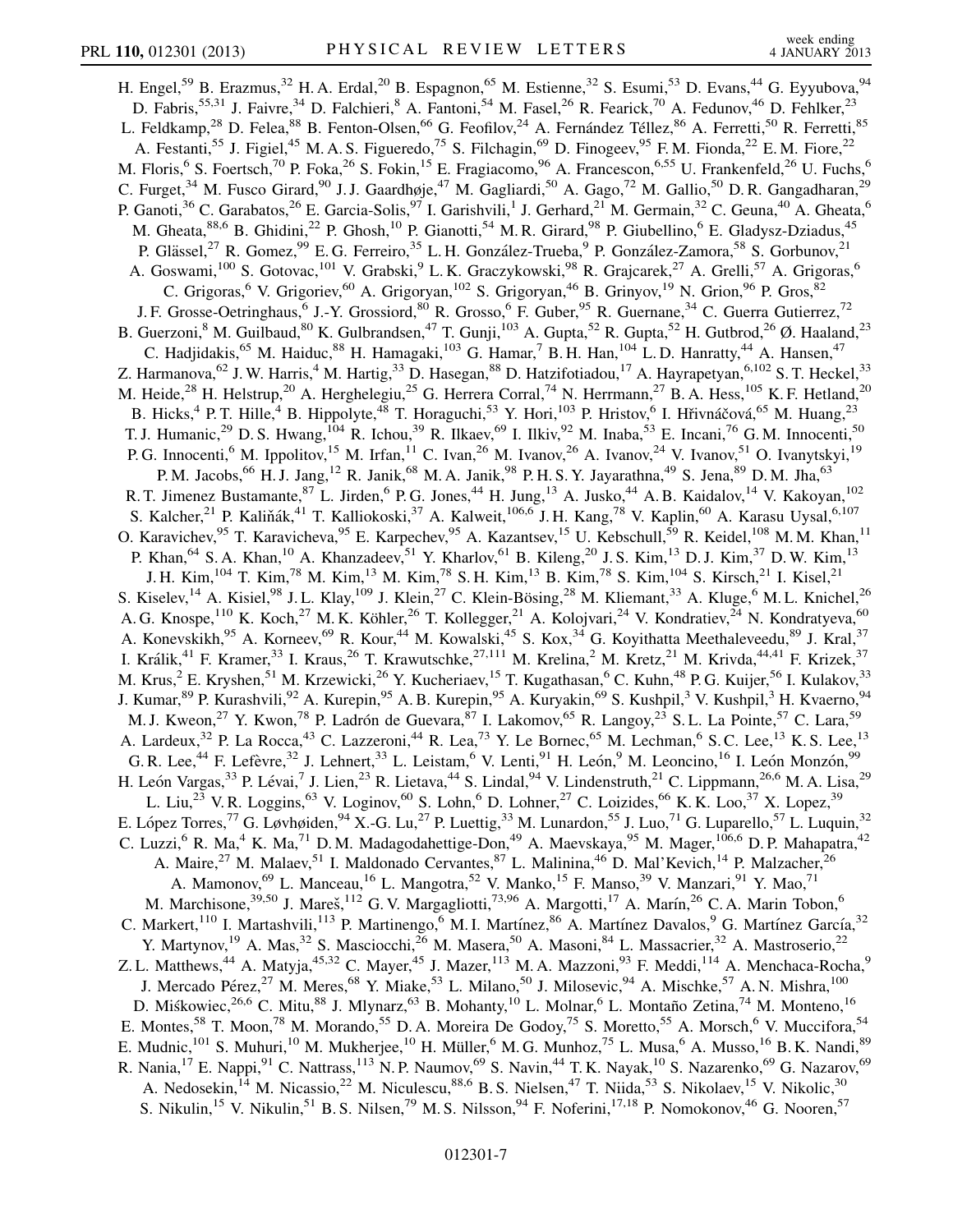N. Novitzky,<sup>37</sup> A. Nyanin,<sup>15</sup> A. Nyatha,<sup>89</sup> C. Nygaard,<sup>47</sup> J. Nystrand,<sup>23</sup> A. Ochirov,<sup>24</sup> H. Oeschler,<sup>106,6</sup> S. Oh,<sup>4</sup> S. K. Oh,<sup>13</sup> J. Oleniacz,<sup>98</sup> C. Oppedisano,<sup>16</sup> A. Ortiz Velasquez,<sup>82,87</sup> G. Ortona,<sup>50</sup> A. Oskarsson,<sup>82</sup> P. Ostrowski,<sup>98</sup> J. Otwinowski,<sup>26</sup> K. Oyama,<sup>27</sup> K. Ozawa,<sup>103</sup> Y. Pachmayer,<sup>27</sup> M. Pachr,<sup>2</sup> F. Padilla,<sup>50</sup> P. Pagano,<sup>90</sup> G. Paić,<sup>87</sup> F. Painke,<sup>21</sup> C. Pajares,<sup>35</sup> S. K. Pal,<sup>10</sup> A. Palaha,<sup>44</sup> A. Palmeri,<sup>38</sup> V. Papikyan,<sup>102</sup> G. S. Pappalardo,<sup>38</sup> W. J. Park,<sup>26</sup> A. Passfeld,<sup>28</sup> B. Pastirčák,<sup>41</sup> D. I. Patalakha,<sup>61</sup> V. Paticchio,<sup>91</sup> A. Pavlinov,<sup>63</sup> T. Pawlak,<sup>98</sup> T. Peitzmann,<sup>57</sup> H. Pereira Da Costa,<sup>40</sup> E. Pereira De Oliveira Filho,<sup>75</sup> D. Peresunko,<sup>15</sup> C. E. Pérez Lara,<sup>56</sup> E. Perez Lezama,<sup>87</sup> D. Perini,<sup>6</sup> D. Perrino,<sup>22</sup> W. Peryt,<sup>98</sup> A. Pesci,<sup>17</sup> V. Peskov,<sup>6,87</sup> Y. Pestov,<sup>115</sup> V. Petráček,<sup>2</sup> M. Petran,<sup>2</sup> M. Petris,<sup>25</sup> P. Petrov,<sup>44</sup> M. Petrovici,<sup>25</sup> C. Petta,<sup>43</sup> S. Piano,<sup>96</sup> A. Piccotti,<sup>16</sup> M. Pikna,<sup>68</sup> P. Pillot,<sup>32</sup> O. Pinazza,<sup>6</sup> L. Pinsky,<sup>49</sup> N. Pitz,<sup>33</sup> D. B. Piyarathna,<sup>49</sup> M. Płoskoń,<sup>66</sup> J. Pluta,<sup>98</sup> T. Pocheptsov,<sup>46</sup> S. Pochybova,<sup>7</sup> P. L. M. Podesta-Lerma,<sup>99</sup> M. G. Poghosyan, <sup>6,50</sup> K. Polák, <sup>112</sup> B. Polichtchouk, <sup>61</sup> A. Pop, <sup>25</sup> S. Porteboeuf-Houssais, <sup>39</sup> V. Pospíšil, <sup>2</sup> B. Potukuchi,<sup>52</sup> S. K. Prasad,<sup>63</sup> R. Preghenella,<sup>17,18</sup> F. Prino,<sup>16</sup> C. A. Pruneau,<sup>63</sup> I. Pshenichnov,<sup>95</sup> S. Puchagin,<sup>69</sup> G. Puddu, <sup>76</sup> A. Pulvirenti, <sup>43</sup> V. Punin, <sup>69</sup> M. Putiš, <sup>62</sup> J. Putschke, <sup>63,4</sup> E. Quercigh, <sup>6</sup> H. Qvigstad, <sup>94</sup> A. Rachevski, <sup>96</sup> A. Rademakers, <sup>6</sup> T. S. Räihä, <sup>37</sup> J. Rak, <sup>37</sup> A. Rakotozafindrabe, <sup>40</sup> L. Ramello, <sup>85</sup> A. Ramírez Reyes, <sup>74</sup> R. Raniwala,<sup>100</sup> S. Raniwala,<sup>100</sup> S. S. Rassanen,<sup>37</sup> B. T. Rascanu,<sup>33</sup> D. Rathee,<sup>5</sup> K. F. Read,<sup>113</sup> J. S. Real,<sup>34</sup> K. Redlich,<sup>92,116</sup> P. Reichelt,<sup>33</sup> M. Reicher,<sup>57</sup> R. Renfordt,<sup>33</sup> A. R. Reolon,<sup>54</sup> A. Reshetin,<sup>95</sup> F. Rettig,<sup>21</sup> J.-P. Revol,<sup>6</sup> K. Reygers,<sup>27</sup> L. Riccati,<sup>16</sup> R. A. Ricci,<sup>117</sup> T. Richert,<sup>82</sup> M. Richter,<sup>94</sup> P. Riedler,<sup>6</sup> W. Riegler,<sup>6</sup> F. Riggi,<sup>43,38</sup> B. Rodrigues Fernandes Rabacal,<sup>6</sup> M. Rodríguez Cahuantzi,<sup>86</sup> A. Rodriguez Manso,<sup>56</sup> K. Røed,<sup>23</sup> D. Rohr,<sup>21</sup> D. Röhrich,<sup>23</sup> R. Romita,<sup>26</sup> F. Ronchetti,<sup>54</sup> P. Rosnet,<sup>39</sup> S. Rossegger,<sup>6</sup> A. Rossi,<sup>6,55</sup> P. Roy,<sup>64</sup> C. Roy,<sup>48</sup> A. J. Rubio Montero,<sup>58</sup> R. Rui,<sup>73</sup> R. Russo,<sup>50</sup> E. Ryabinkin,<sup>15</sup> A. Rybicki,<sup>45</sup> S. Sadovsky,<sup>61</sup> K. Šafařík,<sup>6</sup> R. Sahoo,  $^{118}$  P. K. Sahu,  $^{42}$  J. Saini,  $^{10}$  H. Sakaguchi,  $^{119}$  S. Sakai,  $^{66}$  D. Sakata,  $^{53}$  C. A. Salgado,  $^{35}$  J. Salzwedel,  $^{29}$ S. Sambyal,<sup>52</sup> V. Samsonov,<sup>51</sup> X. Sanchez Castro,<sup>48</sup> L. Šándor,<sup>41</sup> A. Sandoval,<sup>9</sup> M. Sano,<sup>53</sup> S. Sano,<sup>103</sup> R. Santo,<sup>28</sup> R. Santoro, <sup>91,6,18</sup> J. Sarkamo, <sup>37</sup> E. Scapparone, <sup>17</sup> F. Scarlassara, <sup>55</sup> R. P. Scharenberg, <sup>67</sup> C. Schiaua, <sup>25</sup> R. Schicker, <sup>27</sup> C. Schmidt,<sup>26</sup> H. R. Schmidt,<sup>105</sup> S. Schreiner,<sup>6</sup> S. Schuchmann,<sup>33</sup> J. Schukraft,<sup>6</sup> Y. Schutz,<sup>6,32</sup> K. Schwarz,<sup>26</sup> K. Schweda,<sup>26,27</sup> G. Scioli,<sup>8</sup> E. Scomparin,<sup>16</sup> P. A. Scott,<sup>44</sup> R. Scott,<sup>113</sup> G. Segato,<sup>55</sup> I. Selyuzhenkov,<sup>26</sup> S. Senyukov,<sup>85,48</sup> J. Seo,<sup>83</sup> S. Serci,<sup>76</sup> E. Serradilla,<sup>58,9</sup> A. Sevcenco,<sup>88</sup> A. Shabetai,<sup>32</sup> G. Shabratova,<sup>46</sup> R. Shahoyan,<sup>6</sup> S. Sharma,<sup>52</sup> N. Sharma,<sup>5</sup> S. Rohni,<sup>52</sup> K. Shigaki,<sup>119</sup> M. Shimomura,<sup>53</sup> K. Shtejer,<sup>77</sup> Y. Sibiriak,<sup>15</sup> M. Siciliano,<sup>50</sup> E. Sicking,<sup>6</sup> S. Siddhanta,<sup>84</sup> T. Siemiarczuk,<sup>92</sup> D. Silvermyr,<sup>36</sup> C. Silvestre,<sup>34</sup> G. Simatovic,<sup>87,30</sup> G. Simonetti,<sup>6</sup> R. Singaraju,<sup>10</sup> R. Singh,<sup>52</sup> S. Singha,<sup>10</sup> V. Singhal,<sup>10</sup> T. Sinha,<sup>64</sup> B. C. Sinha,<sup>10</sup> B. Sitar,<sup>68</sup> M. Sitta,<sup>85</sup> T. B. Skaali,<sup>94</sup> K. Skjerdal,<sup>23</sup> R. Smakal,<sup>2</sup> N. Smirnov,<sup>4</sup> R. J. M. Snellings,<sup>57</sup> C. Søgaard,<sup>47</sup> R. Soltz,<sup>1</sup> H. Son,<sup>104</sup> J. Song,<sup>83</sup> M. Song,<sup>78</sup> C. Soos,<sup>6</sup> F. Soramel,<sup>55</sup> I. Sputowska,<sup>45</sup> M. Spyropoulou-Stassinaki,<sup>120</sup> B. K. Srivastava, <sup>67</sup> J. Stachel, <sup>27</sup> I. Stan, <sup>88</sup> I. Stan, <sup>88</sup> G. Stefanek, <sup>92</sup> M. Steinpreis, <sup>29</sup> E. Stenlund, <sup>82</sup> G. Steyn, <sup>70</sup> J. H. Stiller,<sup>27</sup> D. Stocco,<sup>32</sup> M. Stolpovskiy,<sup>61</sup> K. Strabykin,<sup>69</sup> P. Strmen,<sup>68</sup> A. A. P. Suaide,<sup>75</sup> M. A. Subieta Vásquez,<sup>50</sup> T. Sugitate,<sup>119</sup> C. Suire,<sup>65</sup> M. Sukhorukov,<sup>69</sup> R. Sultanov,<sup>14</sup> M. Šumbera,<sup>3</sup> T. Susa,<sup>30</sup> A. Szanto de Toledo,<sup>75</sup> I. Szarka,<sup>68</sup> A. Szczepankiewicz,<sup>45,6</sup> A. Szostak,<sup>23</sup> M. Szymański,<sup>98</sup> J. Takahashi,<sup>81</sup> J. D. Tapia Takaki,<sup>65</sup> A. Tauro,<sup>6</sup> G. Tejeda Muñoz,<sup>86</sup> A. Telesca,<sup>6</sup> C. Terrevoli,<sup>22</sup> J. Thäder,<sup>26</sup> D. Thomas,<sup>57</sup> J. H. Thomas,  $^{26,66}$  R. Tieulent,  $^{80}$  A. R. Timmins,  $^{49}$  D. Tlusty,  $^2$  A. Toia,  $^{21,55}$  H. Torii,  $^{103}$  L. Toscano,  $^{16}$ D. Truesdale,<sup>29</sup> W. H. Trzaska,<sup>37</sup> T. Tsuji,<sup>103</sup> A. Tumkin,<sup>69</sup> R. Turrisi,<sup>31</sup> T. S. Tveter,<sup>94</sup> J. Ulery,<sup>33</sup> K. Ullaland,<sup>23</sup> J. Ulrich,<sup>121,59</sup> A. Uras,<sup>80</sup> J. Urbán,<sup>62</sup> G. M. Urciuoli,<sup>93</sup> G. L. Usai,<sup>76</sup> M. Vajzer,<sup>2,3</sup> M. Vala,<sup>46,41</sup> L. Valencia Palomo,<sup>65</sup> S. Vallero,<sup>27</sup> N. van der Kolk,<sup>56</sup> P. Vande Vyvre,<sup>6</sup> M. van Leeuwen,<sup>57</sup> L. Vannucci,<sup>117</sup> A. Vargas, <sup>86</sup> R. Varma, <sup>89</sup> M. Vasileiou, <sup>120</sup> A. Vasiliev, <sup>15</sup> V. Vechernin, <sup>24</sup> M. Veldhoen, <sup>57</sup> M. Venaruzzo, <sup>73</sup> E. Vercellin,<sup>50</sup> S. Vergara,<sup>86</sup> R. Vernet,<sup>122</sup> M. Verweij,<sup>57</sup> L. Vickovic,<sup>101</sup> G. Viesti,<sup>55</sup> O. Vikhlyantsev,<sup>69</sup> Z. Vilakazi,<sup>70</sup> O. Villalobos Baillie,<sup>44</sup> A. Vinogradov,<sup>15</sup> Y. Vinogradov,<sup>69</sup> L. Vinogradov,<sup>24</sup> T. Virgili,<sup>90</sup> Y. P. Viyogi,<sup>10</sup> A. Vodopyanov,<sup>46</sup> K. Voloshin,<sup>14</sup> S. Voloshin,<sup>63</sup> G. Volpe,<sup>22,6</sup> B. von Haller,<sup>6</sup> D. Vranic,<sup>26</sup> G. Øvrebekk,<sup>23</sup> J. Vrláková,<sup>62</sup> B. Vulpescu,<sup>39</sup> A. Vyushin,<sup>69</sup> V. Wagner,<sup>2</sup> B. Wagner,<sup>23</sup> R. Wan,<sup>71</sup> Y. Wang,<sup>71</sup> D. Wang,  $^{71}$  Y. Wang,  $^{27}$  M. Wang,  $^{71}$  K. Watanabe,  $^{53}$  M. Weber,  $^{49}$  J. P. Wessels,  $^{6,28}$  U. Westerhoff,  $^{28}$  J. Wiechula,  $^{105}$ J. Wikne, <sup>94</sup> M. Wilde, <sup>28</sup> G. Wilk, <sup>92</sup> A. Wilk, <sup>28</sup> M. C. S. Williams, <sup>17</sup> B. Windelband, <sup>27</sup> L. Xaplanteris Karampatsos,<sup>110</sup> C.G. Yaldo,<sup>63</sup> Y. Yamaguchi,<sup>103</sup> H. Yang,<sup>40</sup> S. Yang,<sup>23</sup> S. Yasnopolskiy,<sup>15</sup> J. Yi,<sup>83</sup> Z. Yin,<sup>71</sup> I.-K. Yoo,<sup>83</sup> J. Yoon,<sup>78</sup> W. Yu,<sup>33</sup> X. Yuan,<sup>71</sup> I. Yushmanov,<sup>15</sup> C. Zach,<sup>2</sup> C. Zampolli,<sup>17</sup> S. Zaporozhets,<sup>46</sup> A. Zarochentsev,<sup>24</sup> P. Závada,<sup>112</sup> N. Zaviyalov,<sup>69</sup> H. Zbroszczyk,<sup>98</sup> P. Zelnicek,<sup>59</sup> I. S. Zgura,<sup>88</sup> M. Zhalov,<sup>51</sup> H. Zhang,<sup>71</sup> X. Zhang,<sup>39,71</sup> Y. Zhou,<sup>57</sup> D. Zhou,<sup>71</sup> F. Zhou,<sup>71</sup> J. Zhu,<sup>71</sup> J. Zhu,<sup>71</sup> X. Zhu,<sup>71</sup> A. Zichichi,<sup>8,18</sup> A. Zimmermann,<sup>27</sup> G. Zinovjev,<sup>19</sup> Y. Zoccarato,<sup>80</sup> M. Zynovyev,<sup>19</sup> and M. Zyzak<sup>33</sup>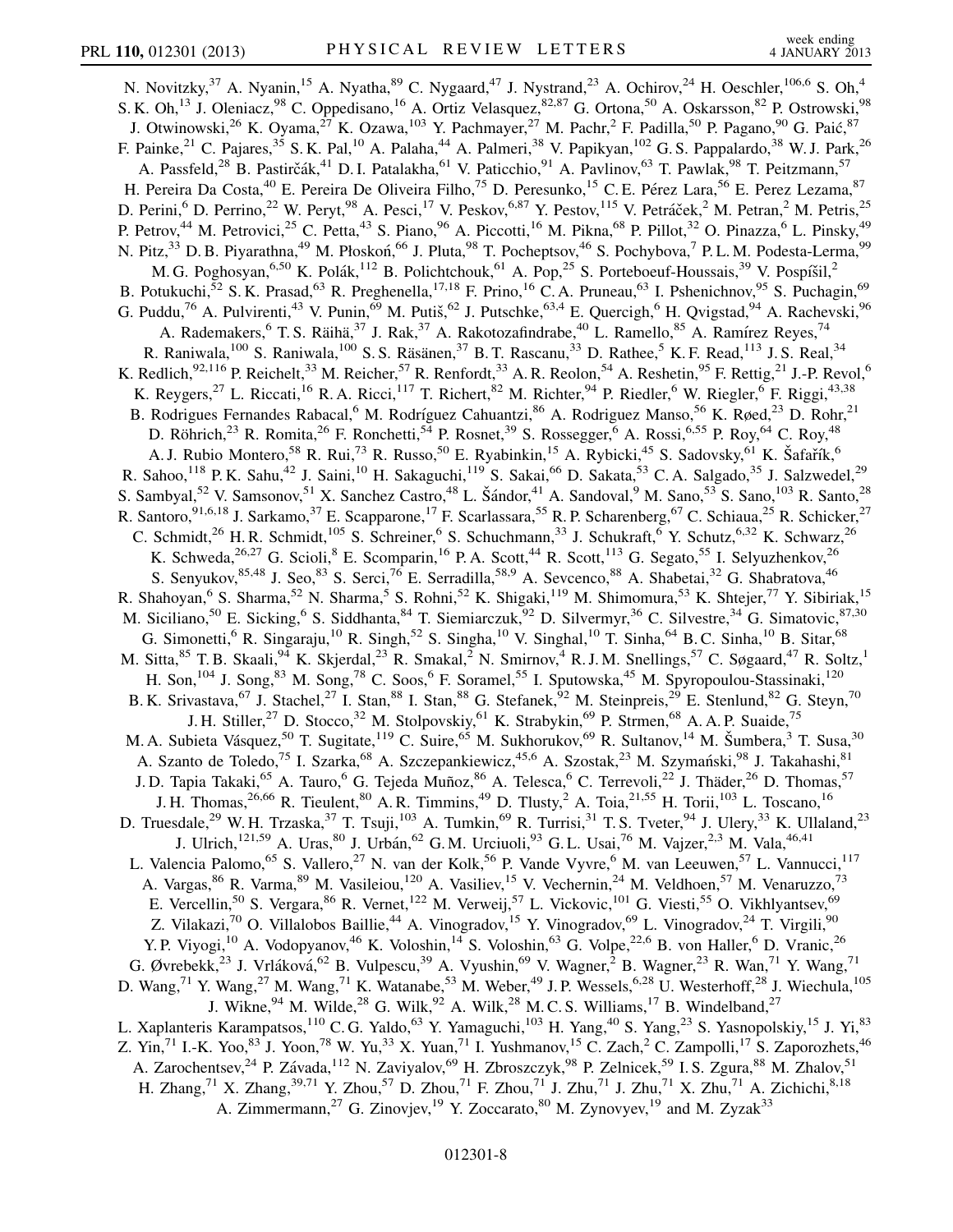(ALICE Collaboration)

 ${}^{1}$ Lawrence Livermore National Laboratory, Livermore, California, USA

Faculty of Nuclear Sciences and Physical Engineering, Czech Technical University in Prague, Prague, Czech Republic<br><sup>3</sup>Nuclear Physics Institute, Academy of Sciences of the Czech Republic *Peč u Prahy Czech Republic*  $\delta$ Nuclear Physics Institute, Academy of Sciences of the Czech Republic, Řež $u$  Prahy, Czech Republic <sup>4</sup>Yale University, New Haven, Connecticut, USA

<sup>1</sup>Lawrence Livermore National Laboratory, Livermore, California, USA<br><sup>2</sup>Eaculty of Nuclear Sciences and Physical Engineering, Czech Technical University in Prague

<sup>5</sup> Physics Department, Panjab University, Chandigarh, India 6<br><sup>6</sup> European Organization for Nuclear Research (CERN), Geneva, Switzerland <sup>6</sup>European Organization for Nuclear Research (CERN), Geneva, Switzerland<br><sup>7</sup>KEKL Research Institute for Particle and Nuclear Physics, Hungarian Academy of Sciences, E KFKI Research Institute for Particle and Nuclear Physics, Hungarian Academy of Sciences, Budapest, Hungary<br><sup>8</sup>Dinartimento di Fisica dell'Università and Sazione INEN, Bologna, Italy  ${}^{8}$ Dipartimento di Fisica dell'Università and Sezione INFN, Bologna, Italy  ${}^{9}$ Instituto de Física, Universidad Nacional Autónoma de México, Mexico City, Mexico <sup>10</sup>Variable Energy Cyclotron Centre, Kolkata, India<br><sup>11</sup>Department of Physics Aligarh Muslim University, Aligarh, India<br><sup>12</sup>Korea Institute of Science and Technology Information, Daejeon, South Korea<br><sup>13</sup>Gangneung-Wonju <sup>16</sup>Sezione INFN, Turin, Italy<br><sup>17</sup>Sezione INFN, Bologna, Italy<br><sup>17</sup>Sezione INFN, Bologna, Italy<br><sup>19</sup>Bogolyubov Institute for Theoretical Physics, Kiev, Ukraine<br><sup>19</sup>Bogolyubov Institute for Theoretical Physics, Kiev, Ukra <sup>26</sup>Research Division and ExtreMe Matter Institute EMMI, GSI Helmholtzzentrum für Schwerionenforschung, Darmstadt, Germany<br><sup>27</sup> Physikalisches Institut, Ruprecht-Karls-Universität Heidelberg, Heidelberg, Germany<br><sup>28</sup> Inst <sup>35</sup> Departamento de Física de Partículas and IGFAE, Universidad de Samtiago de Compostela, Santiago de Compostela, Spain<br><sup>36</sup> Dak Ridge National Laboratory, Oak Ridge, Temessee, USA<br><sup>35</sup> Helsinki Institute of Physics (HI 012301-9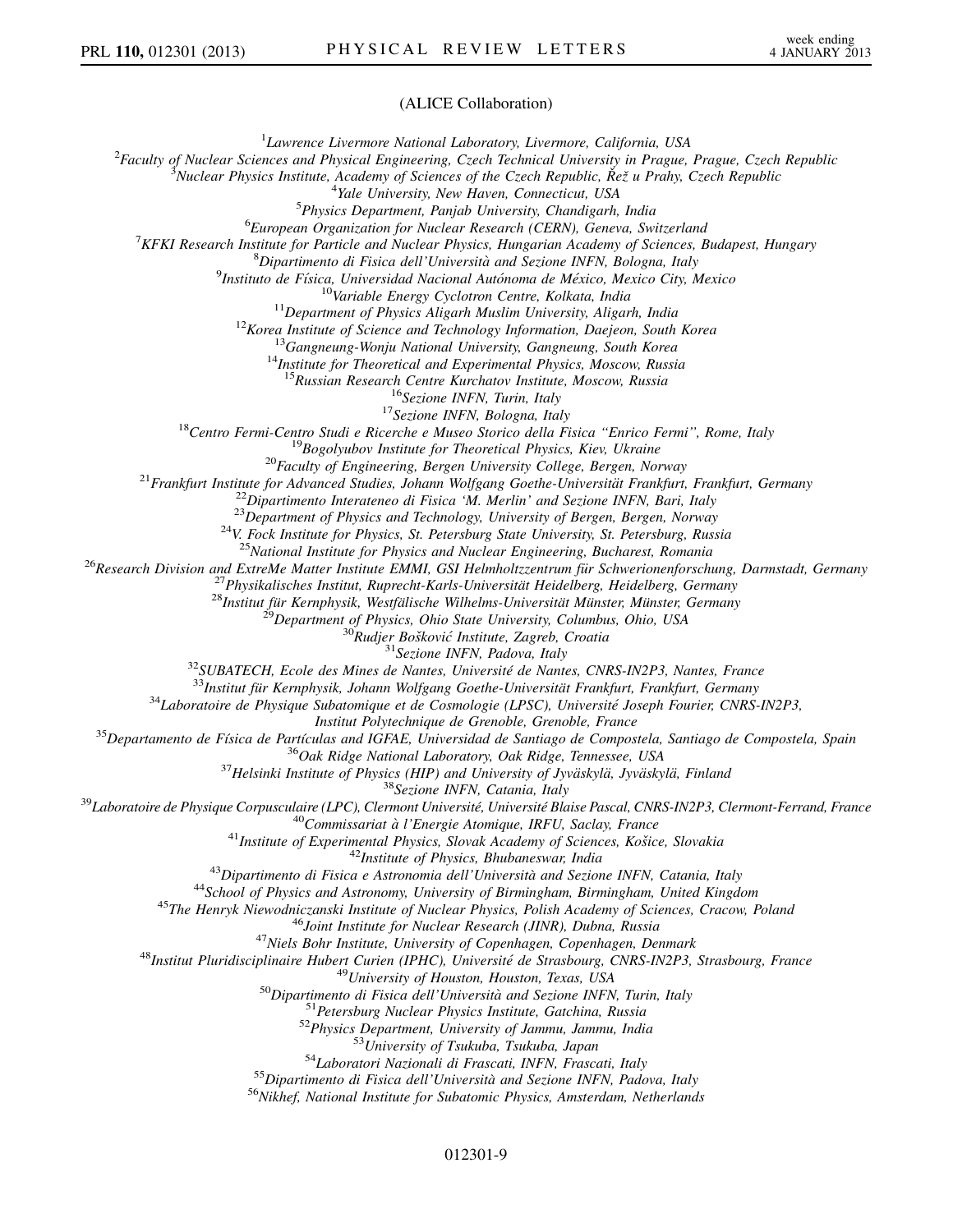<sup>57</sup>Nikhef, National Institute for Subatomic Physics and Institute for Subatomic Physics of Utrecht University, Utrecht, Netherlands<br><sup>58</sup>Centro de Investigaciones Energéticas Medioambientales y Tecnológicas (CIEMAT), Madr <sup>63</sup> Faritute for High Energy Physics, Pentruino, Russia<br>
<sup>63</sup> Faritute of Science, P.I. Saftärik University, Košice, Slovakia<br>
<sup>63</sup> Faritute University of Science Physics, Kokaia, India<br>
<sup>63</sup> Faritute Physique Nuclear d'O Alessandria, Italy<br>
<sup>86</sup>Benemérita Universidad Atacional a Puebla, Puebla, Mexico<br>
<sup>85</sup>Instituto de Ciencias Nucleares, Universidad Nacional Autónoma de México, Mexico City, Mexico<br>
<sup>88</sup>Institute of Space Sciences (ISS), B <sup>102</sup>Yerevan Physics Institute, Yerevan, Armenia<br><sup>103</sup>University of Tokyo, Tokyo, Japan<br><sup>104</sup>Department of Physics, Sejong University, Seoul, South Korea<br><sup>105</sup>Eberhard Karls Universität Tübingen, Tübingen, Germany <sup>106</sup>Institut für Kernphysik, Technische Universität Darmstadt, Darmstadt, Germany<br><sup>107</sup>Institut für Kernphysik, Technical University, Istanbul, Turkey<br><sup>108</sup>Zentrum für Technologietransfer und Telekommunikation (ZTT), Fac